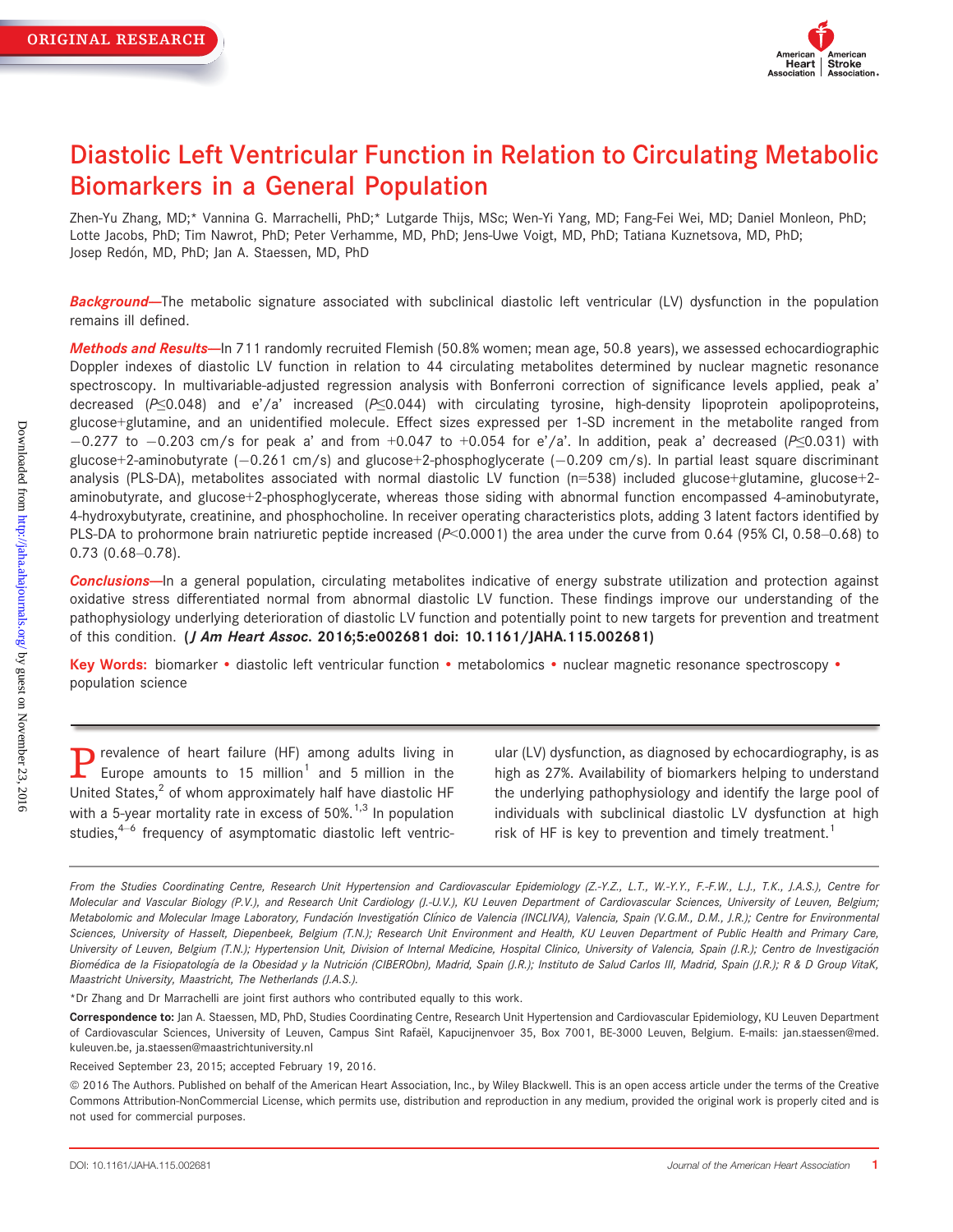Metabolomics is the systematic study of small-molecule metabolite profiles in biological fluids.7,8 Studies of HF patients matched with healthy controls showed a different metabolic signature in serum<sup>9</sup> and urine.<sup>9,10</sup> Recently, Cheng et al. demonstrated that over and beyond classical risk factors and Btype natriuretic peptide (BNP), circulating plasma metabolites had diagnostic value in assessing HF-related metabolic disturbances and predicting hospitalizations and mortality. $8$  However, the utility of metabolite profiling in HF remains uncertain.<sup>11</sup> Findings in symptomatic patients cannot be extrapolated to subclinical disease, in which biomarkers would have the greatest diagnostic or prognostic meaning.<sup>12</sup> In

keeping with these considerations, $11,12$  we examined the metabolic signature of diastolic LV dysfunction in a random population sample enrolled in the Flemish Study on Environment, Genes and Health Outcomes (FLEMENGHO).<sup>13</sup>

## Methods

## Study Participants

The Ethics Committee of the University of Leuven approved FLEMENGHO protocol.<sup>13</sup> Recruitment started in 1985 and continued until 2004. The initial participation rate was 78.0%.

Table 1. Characteristics of 711 Participants by Diastolic LV Function Class

| Characteristic                         | Normal           | Abnormal         | $P$ Value |  |  |  |  |
|----------------------------------------|------------------|------------------|-----------|--|--|--|--|
| No. in class                           | 538              | 173              |           |  |  |  |  |
| No. of subjects (%)                    |                  |                  |           |  |  |  |  |
| Women                                  | 262 (48.7)       | 99 (57.2)        | 0.051     |  |  |  |  |
| <b>Smokers</b>                         | 115 (21.4)       | 29 (16.8)        | 0.19      |  |  |  |  |
| Drinking alcohol                       | 391 (72.7)       | 96 (55.5)        | < 0.0001  |  |  |  |  |
| Hypertension                           | 158 (29.4)       | 129 (74.6)       | < 0.0001  |  |  |  |  |
| Antihypertensive treatment             | 88 (16.4)        | 89 (51.5)        | < 0.0001  |  |  |  |  |
| Diabetes mellitus                      | 5(1.0)           | 4(2.3)           | 0.16      |  |  |  |  |
| Mean (SD) of characteristic            |                  |                  |           |  |  |  |  |
| Age, y                                 | $46.7 \pm 13.8$  | $63.4 \pm 13.2$  | < 0.0001  |  |  |  |  |
| Body mass index, kg/m <sup>2</sup>     | $25.8 + 4.0$     | $28.6 + 4.5$     | < 0.0001  |  |  |  |  |
| Waist-to-hip ratio                     | $0.86 + 0.08$    | $0.90 + 0.08$    | < 0.0001  |  |  |  |  |
| Office blood pressure, mm Hg           |                  |                  |           |  |  |  |  |
| Systolic pressure                      | $125.3 \pm 14.9$ | 140.5±17.8       | < 0.0001  |  |  |  |  |
| Diastolic pressure                     | 79.1±9.0         | $81.6 \pm 10.0$  | 0.002     |  |  |  |  |
| Mean arterial pressure                 | $94.5 + 9.9$     | $101.2 \pm 10.2$ | < 0.0001  |  |  |  |  |
| Heart rate, beats per minute           | $60.5 + 9.0$     | $63.0 \pm 10.9$  | 0.005     |  |  |  |  |
| Biochemical data                       |                  |                  |           |  |  |  |  |
| Serum creatinine, µmol/L               | $82.2 \pm 13.3$  | $87.5 \pm 21.2$  | 0.002     |  |  |  |  |
| eGFR, mL/min per 1.73 m <sup>2</sup>   | $83.4 \pm 16.2$  | $71.8 \pm 14.6$  | < 0.0001  |  |  |  |  |
| Total cholesterol, mmol/L              | $5.16 \pm 0.92$  | $5.48 \pm 0.94$  | 0.0001    |  |  |  |  |
| HDL cholesterol, mmol/L                | $1.44 \pm 0.36$  | $1.38 + 0.35$    | 0.054     |  |  |  |  |
| Total-to-HDL cholesterol ratio         | $3.77 + 1.02$    | $4.18 + 1.06$    | < 0.0001  |  |  |  |  |
| Plasma glucose, mmol/L                 | $4.86 + 0.63$    | $5.20 \pm 1.05$  | < 0.0001  |  |  |  |  |
| $\gamma$ -Glutamyltransferase, units/L | $22(12-48)$      | $26(13 - 53)$    | 0.005     |  |  |  |  |
| Insulin, pmol/L                        | 33.0 (14.4-71.8) | 43.1 (21.5-93.3) | < 0.0001  |  |  |  |  |
| NT-proBNP, pmol/L                      | 192 (91-395)     | 242 (117-493)    | < 0.0001  |  |  |  |  |
|                                        |                  |                  |           |  |  |  |  |

Diastolic dysfunction includes an abnormally low age-specific transmitral E/A ratio without increased LV filling pressures (E/e' ≤8.5) or an elevated LV filling pressure (E/e' >8.5) with normal or low age-specific E/A (see references 4 and 5). Office blood pressure was the average of 5 consecutive readings. Hypertension was an office blood pressure of >140 mm Hg systolic, or ≥90 mm Hg diastolic, or use of antihypertensive drugs. For y-glutamyltransferase, insulin and NT-proBNP values are geometric mean (interquartile range). NT-proBNP was measured in 488 and 161 participants in the normal and abnormal LV function group, respectively. Diabetes mellitus was a self-reported diagnosis, a fasting glucose level of at least 7 mmol/L, or use of antidiabetic agents. eGFR indicates estimated glomerular filtration rate derived by the Chronic Kidney Disease Epidemiology Collaboration equation formula; HDL, high-density lipoprotein; LV, left ventricular; NT-proBNP, N-terminal of the prohormone brain natriuretic peptide;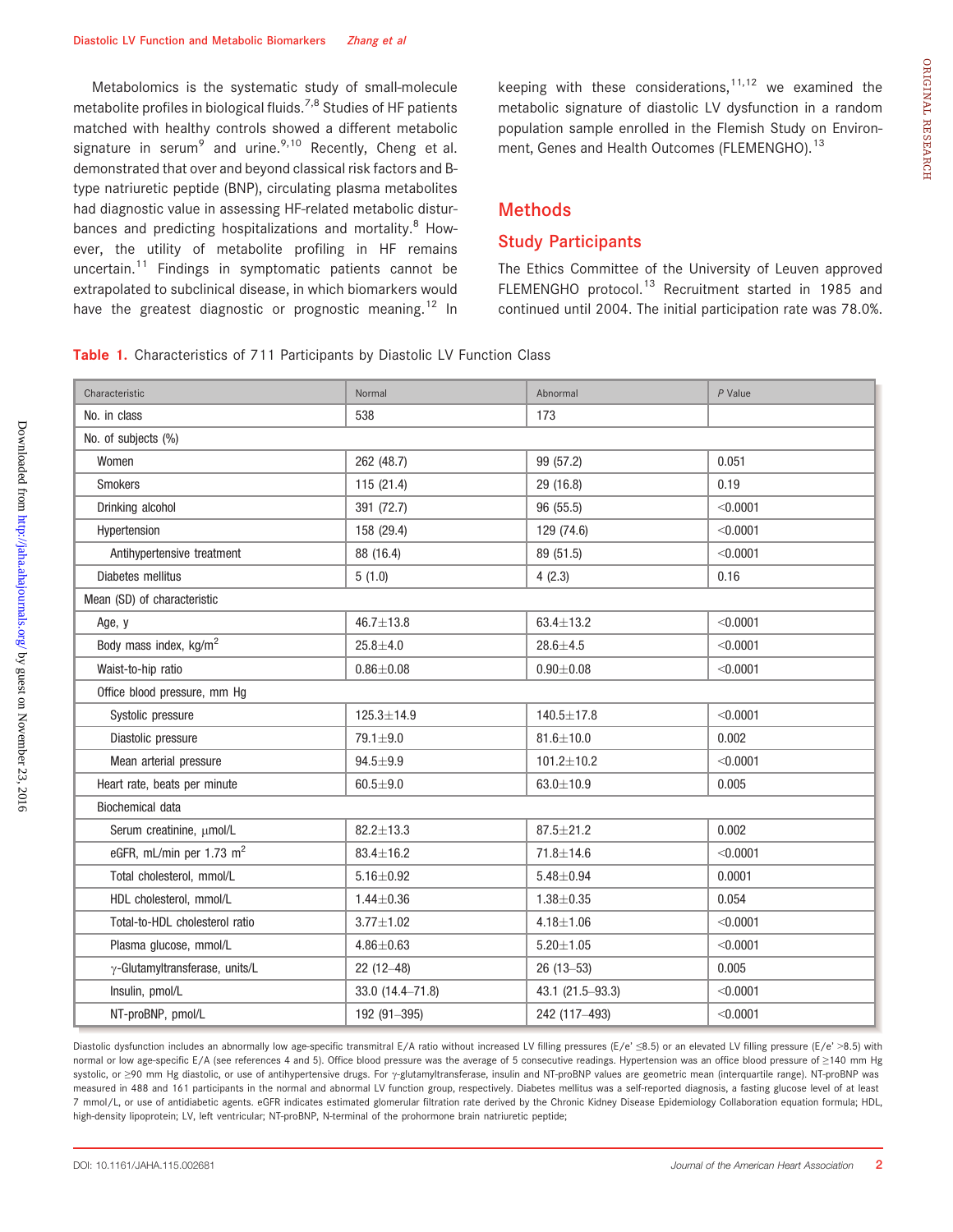Table 2. Echocardiographic Measurements by Diastolic LV Function Class

| Characteristic                       | Normal         | Abnormal         |
|--------------------------------------|----------------|------------------|
| Number in class                      | 538            | 173              |
| Conventional echocardiography        |                |                  |
| Left atrial volume, mL               | $41.2 + 12.4$  | $48.1 + 15.5$    |
| Left atrial volume index, $mL/m^2$   | $21.9 + 5.40$  | $26.0 + 7.54$    |
| Left ventricular mass, g             | $166.8 + 44.9$ | $194.6 + 56.8$   |
| Left ventricular mass index, $g/m^2$ | $88.8 + 19.1$  | $104.5 \pm 25.5$ |
| Doppler data                         |                |                  |
| Deceleration time, ms                | $160.2 + 31.0$ | $190.2 + 44.0$   |
| Isovolumetric relaxation time, ms    | $94.4 + 14.0$  | $107.2 + 18.6$   |
| E peak, cm/s                         | $77.3 + 14.9$  | $68.2 + 17.2$    |
| A peak, cm/s                         | $59.1 + 13.9$  | $82.3 + 15.7$    |
| F/A ratio                            | $1.39 + 0.46$  | $0.85 + 0.24$    |
| e' peak, cm/s                        | $12.6 + 3.26$  | $7.80 + 1.95$    |
| a' peak, cm/s                        | $9.78 + 2.11$  | $11.1 + 1.92$    |
| e'/a' ratio                          | $1.42 + 0.66$  | $0.73 + 0.26$    |
| $E/e'$ ratio                         | $6.38 + 1.35$  | $9.13 + 2.74$    |

Diastolic dysfunction includes an abnormally low age-specific transmitral E/A ratio without increased LV filling pressures (E/e' ≤8.5) or an elevated LV filling pressure (E/e'  $>8.5$ ) with normal or low age-specific E/A (see references 4 and 5). By definition, all P values for the between-group differences were significant. LV indicates left ventricular.

Participants were repeatedly followed up.<sup>13</sup> From May 2005 until May 2010, we mailed an invitation letter to 1208 former participants for a follow-up examination. However, 153 were unavailable because they had died (n=26), had been institutionalized or were too ill (n=27), or had moved out of the area (n=100). Of the remaining 1055 former participants, 828 renewed informed consent. At the stage of re-examination, the participation rate was therefore 78.5%. We excluded 117 participants from analysis because serum samples were unavailable (n=96), metabolites had extreme values dissociated from the distribution (n=3), atrial fibrillation or paced heart rhythm made assessment of diastolic LV function impossible  $(n=7)$ , or poor echocardiographic image quality  $(n=11)$ . Thus, the number of participants statistically analyzed totaled 711.

## Echocardiography

## Data acquisition

One observer (T.K.) did the ultrasound examination, $4$  using a Vivid7 Pro (GE Vingmed, Horten, Norway) device interfaced with a 2.5- to 3.5-MHz phased-array probe. For offline analysis, she recorded at least 5 heart cycles according to the recommendations of the American Society of Echocardiography.<sup>14</sup> M-mode echocardiograms of the left ventricle were recorded from the parasternal long-axis view under control of the 2-dimensional image. The ultrasound beam was positioned just below the mitral valve at the level of the posterior tendinous chords. To record mitral and pulmonary vein (PV) flow velocities from the apical window, the observer positioned the Doppler sample volume at the mitral valve tips, in the right superior PV, and between the LV outflow and mitral inflow, respectively. From the apical window, the observer positioned a 5-mm Doppler sample at the septal, lateral, inferior, and posterior sites of the mitral annulus to record low-velocity, high-intensity myocardial signals at a high frame rate (>190 frames per second), while ensuring parallel alignment of the ultrasound beam with the myocardial segment of interest.

#### Off-line analysis

One reader (T.K.) analyzed the digitally stored images, averaging 3 heart cycles, using a workstation running EchoPac software (version 4.0.4; GE Vingmed, Horten, Norway). LV internal diameter and interventricular septal and posterior wall thickness were measured at end-diastole from the 2-dimensionally guided M-mode tracing. When optimal orientation of M-mode ultrasound beam could not be obtained, the reader performed linear measurements on correctly oriented 2-dimensional (2D) images. End-diastolic LV dimensions were used to calculate LV mass by an anatomically validated formula.<sup>14</sup> Left atrial (LA) volume was calculated using the prolate-elipsoid method from the LA dimensions in 3 orthogonal planes and indexed to body surface area.<sup>14</sup> From the transmitral flow signal, the reader determined peak early diastolic velocity (E), peak late diastolic velocity (A), E/A ratio, and transmitral A flow duration. From the PV flow signal, she measured the duration of PV reversal flow during atrial systole (AR). From the tissue Doppler imaging recordings, the reader measured peak early (e') and peak late (a') diastolic mitral annular velocities, and the e'/a' ratio at the 4 acquisition sites (septal, lateral, inferior, and posterior).

Intraobserver reproducibility was the 2-SD interval about the mean of the relative differences across pair-wise readings. Intraobserver reproducibility for the tissue Doppler peak velocities across the 4 sampling sites ranged from 4.5% to 5.3% for e' and from 4.0% to 4.5% for a'. <sup>4</sup> Reproducibility was 2.2% for internal end-diastolic LV diameter, 4.6% for LV wall thickness, and 4.3% for LV mass.<sup>15</sup>

We dichotomized diastolic LV function into normal and abnormal as described in previous publications.<sup>4,5</sup> Diastolic dysfunction included: (1) patients with an abnormally low agespecific transmitral E/A ratio indicative of impaired relaxation, but without evidence of increased LV filling pressures (E/e'  $\leq$ 8.5); (2) patients with mildly to moderately elevated LV filling pressure ( $E/e'$  >8.5) and an  $E/A$  ratio within the normal age-specific range; and (3) and patients with an elevated E/e'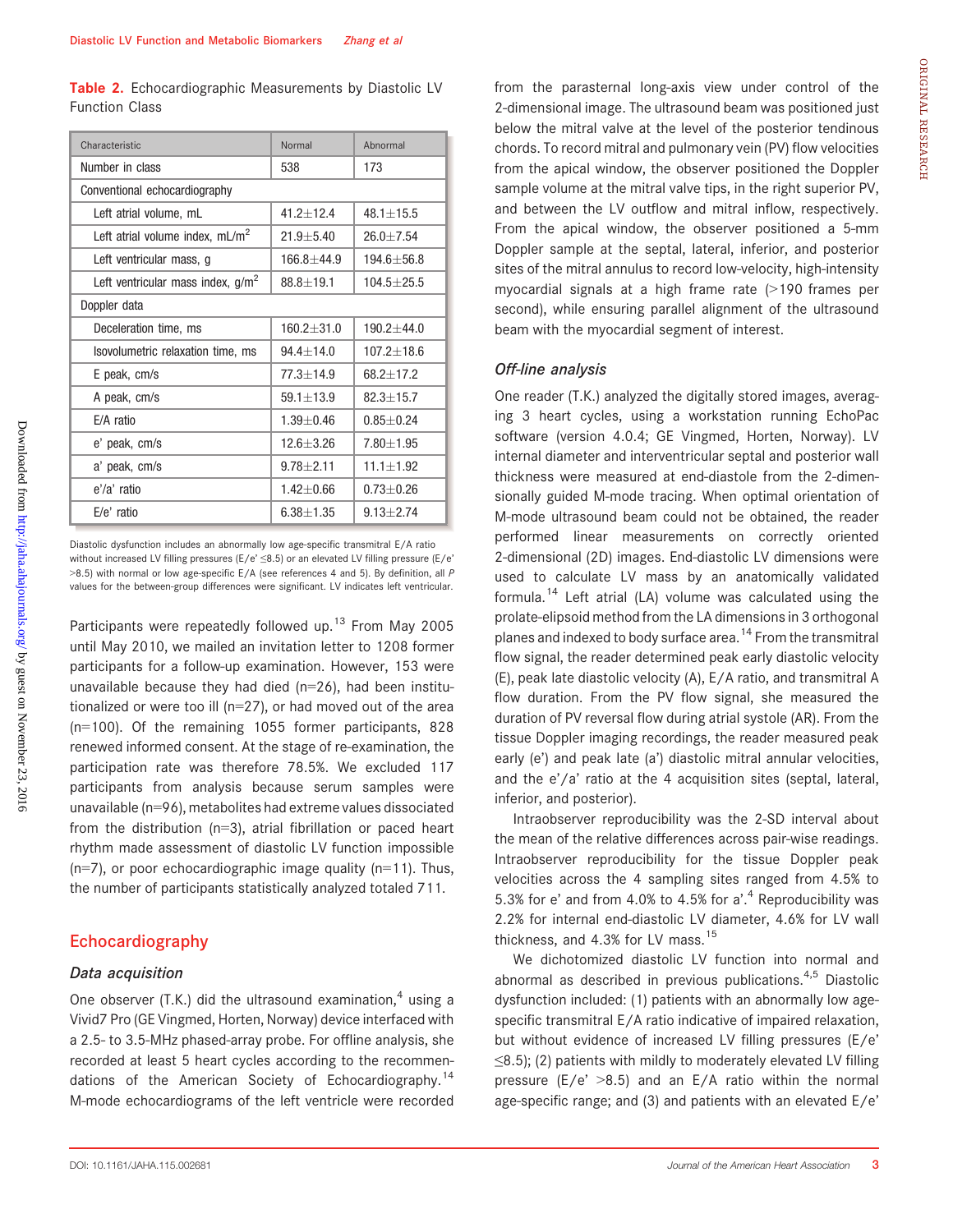Table 3. List of Plasma Metabolic Biomarkers

| Amino Acids                                  | 1H Shift |
|----------------------------------------------|----------|
| 2-Aminobutyrate (C4H9N02)                    | 1.86     |
| 4-Aminobutyrate (C4H9NO2)                    | 3.00     |
| Alanine (C3H7N02)                            | 1.46     |
| Aspartate (C4H7N04)                          | 2.81     |
| Glutamate (C5H9N04)                          | 2.36     |
| Glycine (C2H5NO2)                            | 3.55     |
| Glutamine (C5H10N2O3)                        | 2.42     |
| Isoleucine (C6H13N02)                        | 1.00     |
| Leucine (C6H13NO2)                           | 1.71     |
| Phenylalanine (C9H11N02)                     | 3.26     |
| Threonine (C4H9N03)                          | 3.58     |
| Tyrosine (C9H11N03)                          | 6.88     |
| Valine (C5H11N02)                            | 0.97     |
| Lipids                                       | 1H Shift |
| Fatty acids with $\alpha$ -CH2               | 2.23     |
| Fatty acids with (-CH2-)n                    | 1.25     |
| Fatty acids with $=$ CH-CH2-CH2 $=$ +citrate | 2.69     |
| Fatty acids with -CH3                        | 0.84     |
| Fatty acids with =CH-CH2-CH2-                | 2.00     |
| Fatty acids with -CH=CH                      | 5.31     |
| HDL apolipoproteins                          | 6.50     |
| Cholesterol (C27H460)                        | 0.66     |
| Valerate (C5H1002)                           | 1.28     |
| Fatty acids with $\beta$ -CH2                | 1.57     |
| 3-Hydroxybutyrate (C4H8O3)                   | 1.20     |
| Carbohydrates                                | 1H Shift |
| $\alpha$ -Glucose (C6H1206)                  | 5.23     |
| Glucose+taurine (C6H1206+C2H7N03S)           | 3.24     |
| Glucose (C6H1206)                            | 3.47     |
| Glycoprotein                                 | 2.04     |
| Organic Acids                                | 1H Shift |
| Acetate (C2H4O2)                             | 1.91     |
| 4-Hydroxybutyrate (C4H8O3)                   | 1.78     |
| Lactate (C3H6O3)                             | 1.33     |
| 2-Oxobutyrate (C4H6O3)                       | 2.75     |
| <b>Other Metabolites</b>                     | 1H Shift |
| Creatinine (C4H7N30)                         | 4.05     |
| Choline (C5H14NO)                            | 3.21     |
| Ethanolamine (C2H7NO)                        | 3.41     |
| Trimethylamine (C3H9N)                       | 3.37     |
| Glycerol (C3H8O3)                            | 3.61     |

Continued

#### Table 3. Continued

| Other Metabolites                                    | 1H Shift |
|------------------------------------------------------|----------|
| Ethanol (C2H6O)                                      | 3.64     |
| Creatine+creatine-phosphate<br>(C4H9N3O2+C4H10N3O5P) | 3.92     |
| Phosphocholine (C5H15N04P)                           | 3.22     |
| Glucose+2-aminobutyrate $(C6H1206+C4H9N02)$          | 3.72     |
| Glucose+glutamine (C6H12O6+C5H10N2O3)                | 3.78     |
| Glucose+2-phosphoglycerate (C6H12O6+C3H7O7P)         | 3.80     |
| Unknown molecule                                     | 3.87     |

HDL indicates high-density lipoprotein.

ratio and an abnormally low age-specific E/A ratio (combined dysfunction). To confirm elevation of LV filling pressure, the reader of the offline echocardiographic images checked the differences in the duration between the transmitral A flow (Ad) and the reverse flow in the pulmonary veins (ARd) during atrial systole (Ad<ARd+10) and the left atrial volume index ( $≥$ 28 mL/m<sup>2</sup>).

## Nuclear Magnetic Resonance Spectroscopy

For nuclear magnetic resonance (NMR) spectroscopy,<sup>7,16,17</sup> 500 µL of plasma were mixed with 50 µL of  $D_2O$  (as a field lock). A total of 500  $\mu$ L of the mixture of each sample was then individually transferred into a 5-mm high-resolution NMR tube. All proton NMR  $(^1$ H NMR) spectra were acquired using a standard 1-dimensional pulse sequence with water suppression (Bruker Avance 600 spectrometer operating at 600.13 MHz with a 5-mm 1H/13C/15N TXI probe). A total of 256 FIDs (free induction decay) were collected into 64 k data points with a spectral width of 14 ppm and a recycle delay (RD) of 1 second. The water signal was saturated with weak irradiation during the RD. Before Fourier transformation, the FID was multiplied by a 0.3-Hz exponential line broadening.

Spectral chemical shift referencing on the alanine CH3 doublet signal at 1.475 ppm was performed in all spectra. Resonances in these spectral regions were assigned using the literature<sup>18</sup> and selected 2D NMR (especially for long chain metabolites) spectra. We normalized all spectra to total spectral area. Thus, individual peak intensities were normalized to total metabolite content for a better comparison between samples. Spectral regions belonging to EDTA resonances (2.52–2.57 and 3.06–3.17 ppm) were removed from spectra for subsequent analysis. We used available spectral databases and 2D NMR experiments to aid structural identification of relevant metabolites. All spectra were processed using Topspin 1.3 (Bruker Biospin GmbH, Rheinstetten, Germany) and transferred to MATLAB (2006; The MathWorks, Inc., Natick,

ORIGINAL

RESEARCH

ORIGINAL RESEARCH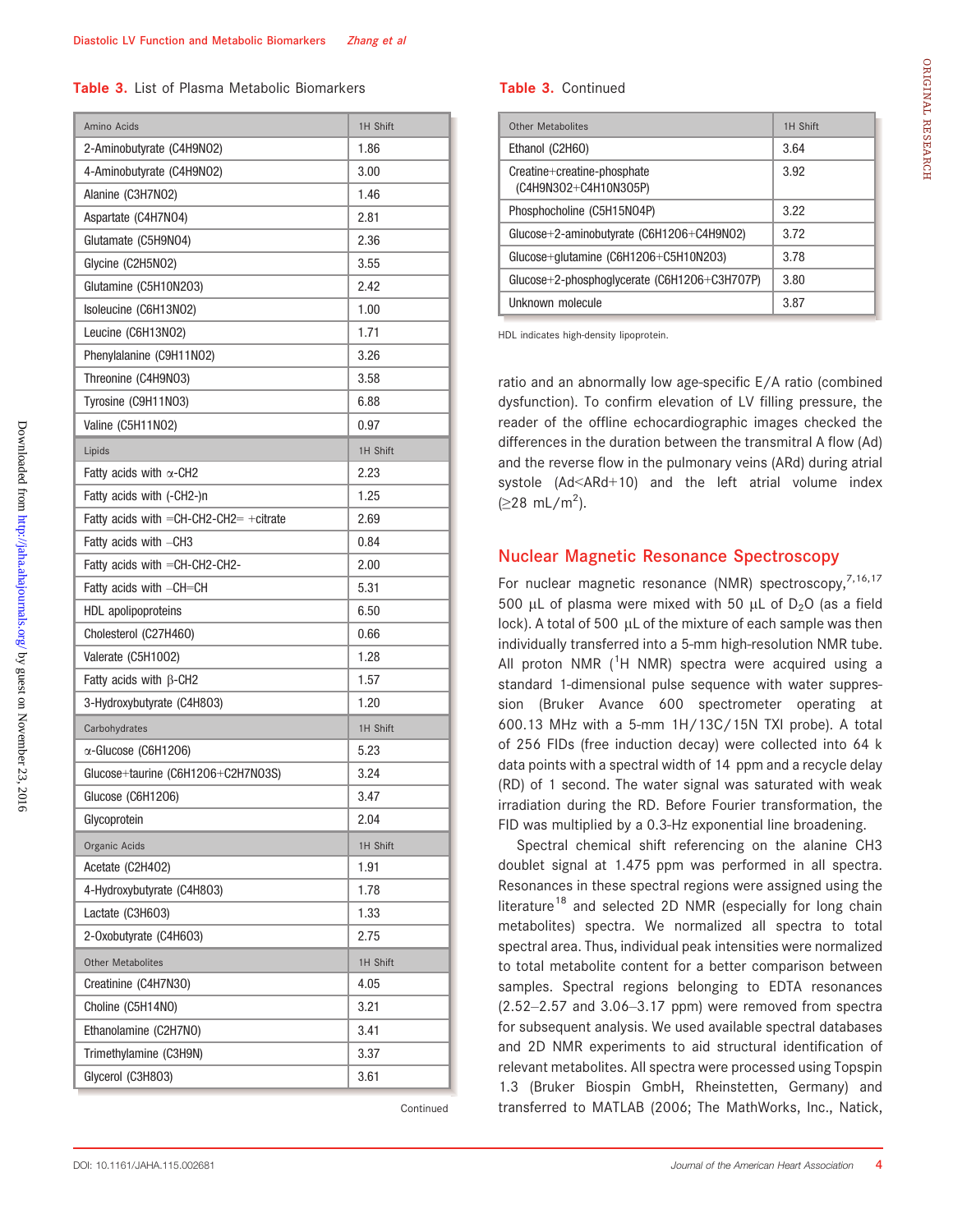Table 4. Levels of Metabolic Biomarkers by Diastolic LV Function Class

| Metabolic Biomarker                                            | Normal<br>$(n=538)$ | Abnormal<br>$(n=173)$ | $P$ Value  |  |  |
|----------------------------------------------------------------|---------------------|-----------------------|------------|--|--|
| Amino acids                                                    |                     |                       |            |  |  |
| 2-Aminobutyrate                                                | $17.7 \pm 1.09$     | $17.4 \pm 0.82$       | 0.0003     |  |  |
| 4-Aminobutyrate                                                | $6.97 + 0.50$       | $6.80 + 0.50$         | 0.0001     |  |  |
| Alanine                                                        | $12.3 \pm 0.63$     | $12.2 \pm 0.51$       | 0.0058     |  |  |
| Aspartate                                                      | $5.46 \pm 0.73$     | $5.46 \pm 0.58$       | 0.95       |  |  |
| Glutamate                                                      | $9.26 \pm 1.12$     | $9.06 + 0.77$         | 0.0088     |  |  |
| Glycine                                                        | $1.28 + 0.16$       | $1.29 + 0.16$         | 0.62       |  |  |
| Glutamine                                                      | $10.4 + 1.48$       | $10.2 + 1.18$         | 0.018      |  |  |
| <b>Isoleucine</b>                                              | $12.6 \pm 0.59$     | $12.5 + 0.57$         | 0.075      |  |  |
| Leucine                                                        | $33.4 \pm 2.51$     | $32.7 \pm 1.86$       | 0.0002     |  |  |
| Phenylalanine                                                  | $2.92 \pm 0.62$     | $2.91 + 0.58$         | 0.83       |  |  |
| <b>Threonine</b>                                               | $2.31 \pm 0.27$     | $2.35 + 0.24$         | 0.098      |  |  |
| <b>Tyrosine</b>                                                | $2.36 \pm 0.35$     | $2.29 + 0.25$         | 0.0045     |  |  |
| Valine                                                         | $9.65 + 0.46$       | $9.51 \pm 0.46$       | 0.0009     |  |  |
| Lipids                                                         |                     |                       |            |  |  |
| Fatty acids with $\alpha$ -CH2                                 | $10.6 + 0.89$       | $10.8 + 0.78$         | 0.0057     |  |  |
| Fatty acids with (-CH2-)n                                      | $51.2 + 6.59$       | $51.3 + 5.51$         | 0.81       |  |  |
| Fatty acids with $=$ CH-CH2-<br>$CH2= + citrate$               | $16.7 \pm 1.89$     | $17.0 + 1.34$         | 0.019      |  |  |
| Fatty acids with -CH3                                          | $64.8 \pm 6.83$     | $64.2 + 4.52$         | 0.20       |  |  |
| Fatty acids with $=$ CH-<br>CH <sub>2</sub> -CH <sub>2</sub> - | $36.1 \pm 1.23$     | $36.0 \!\pm\! 1.09$   | 0.52       |  |  |
| Fatty acids with -CH=CH                                        | $11.1 \pm 2.62$     | $11.8 + 2.42$         | 0.0016     |  |  |
| HDL apolipoproteins                                            | $46.0 \pm 6.96$     | $44.6 \pm 5.65$       | 0.0099     |  |  |
| Cholesterol                                                    | $22.6 \pm 4.88$     | $21.9 + 2.73$         | 0.012      |  |  |
| Valerate                                                       | $35.7 + 7.91$       | $38.5 + 8.03$         | $<$ 0.0001 |  |  |
| Fatty acids with $\beta$ -CH2                                  | $39.7 \pm 2.00$     | $39.7 + 1.22$         | 0.75       |  |  |
| 3-Hydroxybutyrate                                              | $18.4 + 2.30$       | $18.5 \pm 3.59$       | 0.82       |  |  |
| Carbohydrates                                                  |                     |                       |            |  |  |
| α-Glucose                                                      | $2.27 \pm 0.42$     | $2.39 + 0.56$         | 0.010      |  |  |
| Glucose+taurine                                                | $9.31 \pm 1.21$     | $9.26 \pm 1.19$       | 0.61       |  |  |
| Glucose                                                        | $20.2 \pm 2.18$     | $20.6 + 2.67$         | 0.048      |  |  |
| Glycoprotein                                                   | $15.5 + 0.79$       | $15.9 + 1.09$         | 0.0003     |  |  |
| Organic acids                                                  |                     |                       |            |  |  |
| Acetate                                                        | $5.36 \pm 0.31$     | $5.29 \pm 0.42$       | 0.037      |  |  |
| 4-Hydroxybutyrate                                              | $16.0 + 1.29$       | $15.6 \pm 0.91$       | < 0.0001   |  |  |
| Lactate                                                        | $13.7 + 2.49$       | $14.7 + 2.47$         | < 0.0001   |  |  |
| 2-Oxobutyrate                                                  | $4.67 \pm 0.62$     | $4.83 {\pm} 0.49$     | 0.0006     |  |  |
| Other metabolites                                              |                     |                       |            |  |  |
| Creatinine                                                     | $2.84 \pm 0.21$     | $2.83 \pm 0.16$       | 0.26       |  |  |
| Choline                                                        | $3.31 + 1.09$       | $3.21 \pm 0.38$       | 0.055      |  |  |

Continued

Table 4. Continued

| Metabolic Biomarker              | Normal<br>$(n=538)$ | Abnormal<br>$(n=173)$ | P Value |
|----------------------------------|---------------------|-----------------------|---------|
| <b>Fthanolamine</b>              | $0.81 + 0.15$       | $0.83 + 0.13$         | 0.89    |
| Trimethylamine                   | $0.55 + 0.13$       | $0.54 + 0.12$         | 0.45    |
| Glycerol                         | $1.91 + 0.38$       | $1.91 + 0.16$         | 0.72    |
| Ethanol                          | $4.55 + 0.52$       | $4.52 + 0.38$         | 0.50    |
| Creatine+creatine-<br>phosphate  | $1.49 + 0.14$       | $1.47 + 0.12$         | 0.027   |
| Phosphocholine                   | $6.50 + 1.09$       | $6.17 + 1.05$         | 0.0006  |
| $Glucose+2$ -aminobutyrate       | $6.16 + 0.57$       | $6.29 + 0.73$         | 0.044   |
| Glucose+glutamine                | $6.08 + 0.56$       | $6.16 + 0.53$         | 0.11    |
| $Glucose+2-$<br>phosphoglycerate | $1.42 + 0.13$       | $1.43 + 0.13$         | 0.31    |
| Unknown molecule                 | $3.56 + 0.31$       | $3.55 + 0.29$         | 0.55    |

Diastolic dysfunction includes an abnormally low age-specific transmitral E/A ratio without increased LV filling pressures (E/e' ≤8.5) or an elevated LV filling pressure (E/e' >8.5) with normal or low age-specific E/A (see references 4 and 5). P values denote the significance of the differences between groups. LV indicates left ventricular.

MA) using in-house scripts for data analysis. Signals belonging to selected metabolites were integrated and quantified, using semiautomated in-house MATLAB peak-fitting routines. These fitting routines were based on Levenburg-Marquard optimization procedures. The target function for the optimization included experimental spectra measured for standard solutions of selected metabolites with complex multiplet patterns and theoretically generated Lorentzian-shape signals for those metabolites with simpler spectral patterns.

#### Other Measurements

Blood pressure was the average of 5 consecutive auscultatory readings obtained according to European guidelines with a standard mercury sphygmomanometer with the participant resting in the seated position for at least 5 minutes.<sup>19</sup> Hypertension was a blood pressure of at least 140 mm Hg systolic or 90 mm Hg diastolic or use of antihypertensive drugs. Body mass index (BMI) was weight in kilograms divided by height in meters squared. Venous blood samples were drawn after at least 8 hours of fasting for measurement of plasma glucose and serum total and high-density lipoprotein (HDL) cholesterol, creatinine,  $\gamma$ -glutamyltransferase (biomarker of alcohol intake), and insulin. The homeostatic model assessment (HOMA) index was computed from glucose and insulin.<sup>20</sup> Glomerular filtration rate (GRF) was derived by the Chronic Kidney Disease Epidemiology Collaboration equation. $21$  Diabetes mellitus was a self-reported diagnosis, a fasting glucose level of at least 7 mmol/L, or use of antidiabetic agents. $^{22}$  In 649 participants, N-terminal of the prohormone BNP (NT-proBNP) was measured in plasma by a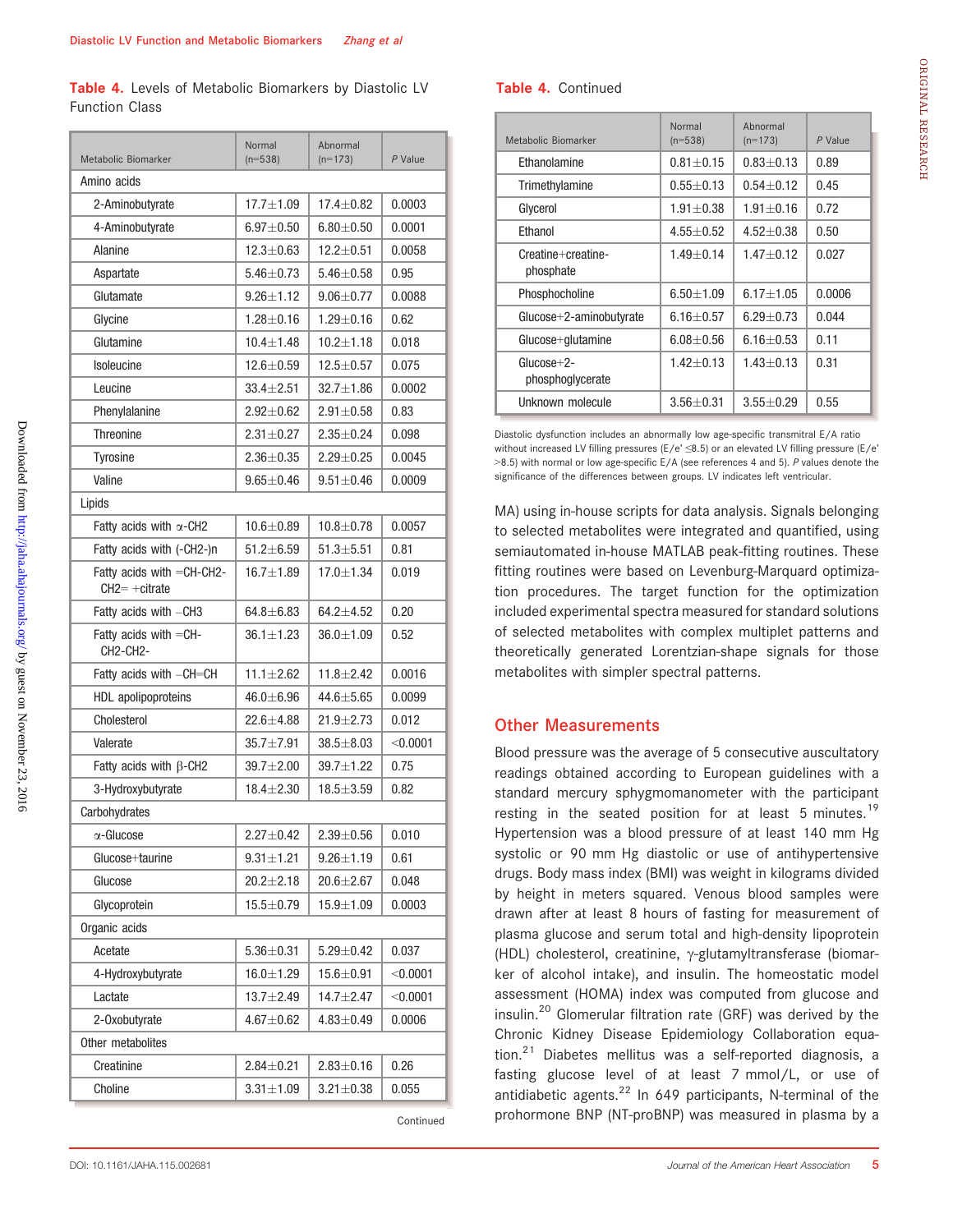competitive enzyme immunoassay (EIA) for research use (Biomedica Gruppe, Vienna, Austria).

## Statistical Analysis

For database management and statistical analysis, we used the SAS system (version 9.3; SAS Institute Inc., Cary, NC). Means were compared using the large-sample z-test or ANOVA and proportions by Fisher's exact test. We normalized the distributions of  $\gamma$ -glutamyltransferase, insulin, and NT-proBNP by a logarithmic transformation. Our statistical methods also included multivariable linear regression with, as dependent variables, the echocardiographic indexes of diastolic LV function. We identified variables to be retained in the analyses by a step-wise regression procedure with  $P$  value for variables to enter and stay in the models set at 0.15. Statistical significance was a 2-sided  $P$  level of 0.05. Where appropriate, we applied Bonferroni correction for multiple testing by multiplying P values by 44 (the number of metabolites tested). The annotation  $P$  and  $P_B$  refer to significance levels unadjusted and adjusted for multiple testing.

We constructed a  $-\log 10$  probability plot for the multivariable-adjusted associations of the diastolic LV function indexes with the metabolites. In the next step of our analyses, we dichotomized the study population in 538 participants with normal LV function and in 173 with subclinical diastolic LV dysfunction<sup>4,5</sup> and used a binary dummy variable indicating membership to these 2 groups as a dependent variable in a partial least squares discriminant analysis (PLS-DA) to identify

Table 5. Covariates Selected by Step-wise Regression

a set of independent latent factors (LFs) that were linear combinations of the metabolites and that maximized the covariance between the metabolites and LV diastolic dysfunction. We retained the smallest number of latent factors for which the predicted residual sums of squares (PRESS; calculated using leave-one-out cross-validation) did not differ significantly  $(P>0.10)$  from the model with the minimum PRESS value as assessed by the van der Voet  $T^2$  statistic. The importance of each metabolite in the construction of the PLS factors was assessed from the Variable Importance in Projection (VIP) scores of Wold.

Finally, we evaluated the capability of the LFs to discriminate between participants with and without diastolic LV dysfunction by constructing the receiver operating characteristic (ROC) curve and by calculating the area under the ROC curve (AUC). The 95% CI of the AUC was calculated by the DeLong method. $^{23}$ The discriminative capability of the latent factors on top of NT-proBNP was assessed by comparing the AUCs from a basic model including NT-proBNP and an extended model including NT-proBNP plus the LFs. We tested the statistical significance of the change in AUC attributable to adding the LFs to NT-proBNP by the Delong test for paired ROC curves.<sup>23</sup>

## **Results**

#### Characteristics of Participants

Of 711 participants, 361 (50.8%) were women. All subjects were white Europeans. Mean values (SD) in all participants

| $\mathcal{A}^2$                                                                                                                                                                              | 0.27                     | 0.68                     | 0.66                   | 0.75                  | 0.50                  | 0.72                     | 0.46                 |
|----------------------------------------------------------------------------------------------------------------------------------------------------------------------------------------------|--------------------------|--------------------------|------------------------|-----------------------|-----------------------|--------------------------|----------------------|
| Female sex $(0, 1)$                                                                                                                                                                          | $9.284^{\$}$             | $5.944^{\$}$             |                        | $-0.354^{\dagger}$    | $-0.950*$             | $0.078^{*}$              | 1.109 <sup>§</sup>   |
| Age $(+15.4 y)$                                                                                                                                                                              | $-6.478^{\circ}$         | $9.972$ <sup>§</sup>     | $-0.316^{\frac{1}{3}}$ | $-2.380^{\circ}$      | 1.248 <sup>§</sup>    | $-0.453$ <sup>§</sup>    | 0.811 <sup>§</sup>   |
| Body mass index $(+4.3 \text{ kg/m}^2)$                                                                                                                                                      | --                       | $3.188^{\$}$             | $-0.077$ <sup>§</sup>  | $-0.630*$             | $0.385^{\$}$          | $-0.138$ <sup>§</sup>    | $0.291$ <sup>§</sup> |
| Mean arterial pressure (+10.4 mm Hg)                                                                                                                                                         |                          | $1.943^{\$}$             | $-0.024$ <sup>†</sup>  | $-0.308$ <sup>§</sup> |                       | $-0.035^{\dagger}$       | $0.320^{8}$          |
| Heart rate $(+9.6$ bpm)                                                                                                                                                                      | $-3.085^{\circ}$         | $3.554^{\$}$             | $-0.131$ <sup>§</sup>  | $-0.252$ <sup>§</sup> | $0.689$ <sup>§</sup>  | $-0.117$ <sup>§</sup>    | $-0.122*$            |
| Total cholesterol (+0.95 mmol/L)                                                                                                                                                             | $-1.127$ <sup>†</sup>    |                          | $-0.029^{\ddagger}$    | $-0.200*$             | $0.173^{1}$           | $-0.063$ <sup>§</sup>    |                      |
| Log $\gamma$ -glutamyltransferase ( $\times$ 2)                                                                                                                                              |                          | $-5.843*$                |                        | $-2.571$ <sup>§</sup> | $0.938*$              | $-0.290^{\dagger}$       |                      |
| Fasting plasma glucose (+0.77 mmol/L)                                                                                                                                                        | $0.835*$                 |                          |                        | $0.115*$              |                       |                          | $0.109*$             |
| LVMI $(+21.9)$ g/m <sup>2</sup> )                                                                                                                                                            |                          |                          |                        | $-0.332$ <sup>§</sup> | $-0.237^{\ddagger}$   |                          | $0.360^{8}$          |
| On treatment with diuretics (0, 1)                                                                                                                                                           | __                       | $\overline{\phantom{a}}$ |                        | $-0.452*$             | $-0.420*$             | $\overline{\phantom{0}}$ | $0.932$ <sup>§</sup> |
| On treatment with $\beta$ -blockers (0, 1)                                                                                                                                                   | $\overline{\phantom{a}}$ | $2.302*$                 | $-0.068^{\dagger}$     | $-0.457^{\dagger}$    | $-0.698$ <sup>§</sup> | $\overline{\phantom{m}}$ |                      |
| On treatment with RAAS inhibitors (0, 1)                                                                                                                                                     | $-4.858$ <sup>T</sup>    |                          |                        |                       |                       |                          | $-0.495^{\dagger}$   |
| Variables considered for entry into the models included sex, age, body mass index, mean arterial pressure, heart rate, total cholesterol, y-glutamyltransferase (as index of alcohol intake) |                          |                          |                        |                       |                       |                          |                      |

Variables E Peak A Peak E/A e' a' e'/a' E/e'

Variables considered for entry into the models included sex, age, body mass index, mean arterial pressure, heart rate, total cholesterol,  $\gamma$ -glutamyltransferase (as index of alcohol intake), fasting plasma glucose, LVMI, and treatment with diuretics (thiazides, loop diuretics and aldosterone antagonists), ß-blockers, inhibitors of the renin-angiotensin system (angiotensinconverting enzyme inhibitors or angiotensin type-1 receptor blockers), and vasodilators (calcium-channel blockers and x-blockers). P values for variables to enter and stay in the regression models were set at 0.15. LVMI left ventricular mass index; RAAS, renin-angiotensin-aldosterone system. Significance of the association: \*0.05< $P \le 0.15$ ;  $^{\dagger}P \le 0.05$ ;  $^{\dagger}P \le 0.01$ ;  $^{\dagger}P \le 0.001$ .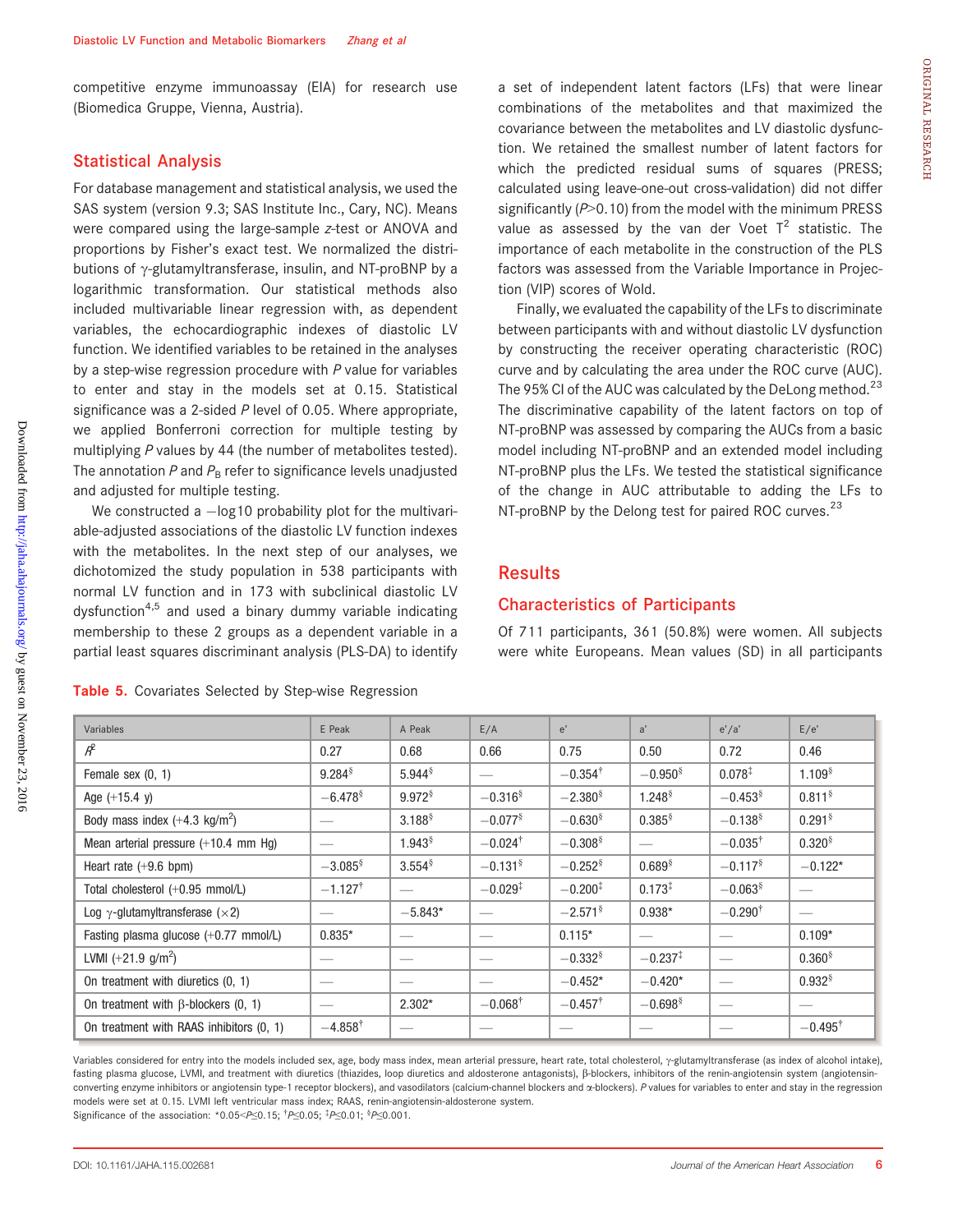

**Figure 1.**  $-\text{Log }10(P)$  probability plot of the multivariable-adjusted associations of various indexes of diastolic left ventricular dysfunction (see Table 6) with the metabolic biomarkers. TYR, HDL\_A, GLC\_TAU, PHC, GLC\_AB, GLC\_GLN, GLC\_PG, and UN, respectively, indicate tyrosine, high-density lipoprotein apolipoproteins, glucose+taurine, phosphocholine, glucose+2-aminobutyrate, glucose+glutamine, glucose+2-phosphoglycerate, and unknown molecule. The adjustment accounted for sex, age, body mass index, mean arterial pressure, heart rate, total cholesterol,  $\gamma$ -glutamyltransferase, fasting plasma glucose, treatment with diuretics, b-blockers, and inhibitors of the renin-angiotensin system. The horizontal line denotes the significance level with Bonferroni correction applied.

combined were 50.8 (15.4) years for age, 129.0 (17.0) and 79.7 (9.3) mm Hg for systolic and diastolic blood pressure, 26.5 (4.3) kg/m<sup>2</sup> for BMI, and 5.24 (0.95) mmol/L for total cholesterol. Of all participants, 287 (40.4%) had hypertension, of whom 177 (61.7%) were on antihypertensive drug treatment, and 9 (1.3%) had diabetes. The prevalence of diastolic LV dysfunction amounted to 173 (24.3%), because of impaired relaxation in 70 (40.5%) or an elevated filling pressure in the presence of a normal (79 [45.7%]) or low (24 [13.9%]) age-specific E/A ratio.

## Associations of Diastolic LV Function With **Metabolites**

#### Unadjusted analyses

Comparing with participants with normal function (Table 1), age, BMI, central obesity, blood pressure, heart rate, serum  $c$ reatinine,  $\gamma$ -glutamyltransferase and insulin, plasma glucose, total-to-HDL cholesterol ratio, and NT-proBNP all increased (P≤0.005), whereas estimated GFR (eGFR) decreased

| Metabolic Markers (SD)               | Estimate (95% CI)                | $P_B$ Value |  |  |  |
|--------------------------------------|----------------------------------|-------------|--|--|--|
| Tyrosine $(0.327)$                   |                                  |             |  |  |  |
| a' peak                              | $-0.225$ ( $-0.419$ , $-0.030$ ) | 0.009       |  |  |  |
| e'/a'                                | $0.054$ (0.010, 0.099)           | 0.004       |  |  |  |
| HDL apolipoproteins (6.689)          |                                  |             |  |  |  |
| a' peak                              | $-0.229$ ( $-0.425, -0.034$ )    | 0.004       |  |  |  |
| e'/a'                                | $0.050$ (0.005, 0.095)           | 0.013       |  |  |  |
| Glucose+taurine (1.209)              |                                  |             |  |  |  |
| e' peak                              | $0.250$ (0.005, 0.496)           | 0.044       |  |  |  |
| Phosphocholine (1.091)               |                                  |             |  |  |  |
| e' peak                              | $0.255$ $(0.003, 0.507)$         | 0.044       |  |  |  |
| Glucose+2-aminobutyrate $(0.616)$    |                                  |             |  |  |  |
| a' peak                              | $-0.261$ ( $-0.509$ , $-0.014$ ) | 0.026       |  |  |  |
| Glucose+glutamine $(0.552)$          |                                  |             |  |  |  |
| a' peak                              | $-0.277$ ( $-0.483$ , $-0.070$ ) | 0.0007      |  |  |  |
| e'/a'                                | $0.049$ (0.001, 0.097)           | 0.035       |  |  |  |
| Glucose+2-phosphoglycerate $(0.131)$ |                                  |             |  |  |  |
| a' peak                              | $-0.209$ $(-0.407, -0.010)$      | 0.031       |  |  |  |
| Unknown molecule (0.307)             |                                  |             |  |  |  |
| a' peak                              | $-0.203$ ( $-0.404$ , $-0.002$ ) | 0.048       |  |  |  |
| e'/a'                                | $0.047$ $(0.001, 0.093)$         | 0.044       |  |  |  |

All estimates were adjusted for sex, age, body mass index, mean arterial pressure, heart rate, total cholesterol, y-glutamyltransferase, plasma glucose, LV mass index, and treatment with diuretics,  $\beta$ -blockers, and inhibitors of the renin-angiotensin system. Estimates express the change in the dependent variable for a 1-SD increase in circulating metabolites. P values and 95% CIs account for testing 44 metabolites according to the Bonferroni approach. HDL indicates high-density lipoprotein; LV, left ventricular.

(P<0.0001), in participants with diastolic LV dysfunction. Table 2 shows that LA volume, LA volume index, LV mass, LV mass index (LVMI), deceleration time, isovolumetric relaxation time, A and a' peak velocities, and E/e' ratio increased (P<0.0001) in participants with diastolic LV dysfunction, whereas the opposite was the case  $(P<0.0001)$  for E and e' peak velocities and the E/A and e'/a' ratios. Table 3 lists the circulating metabolites subdivided into amino acids, lipids, carbohydrates, organic acids, and other molecules. Table 4 shows that of 44 non-overlapping metabolites, 24 showed significant differences between 2 groups. Generally, amino acids were lower in diastolic LV dysfunction group (8 of 8 significant associations), whereas fatty acids were higher (4 of 6 significant associations).

#### Multivariable-adjusted regression

Variables considered for entry and retained for multivariable adjustment of the indexes of diastolic LV function are listed in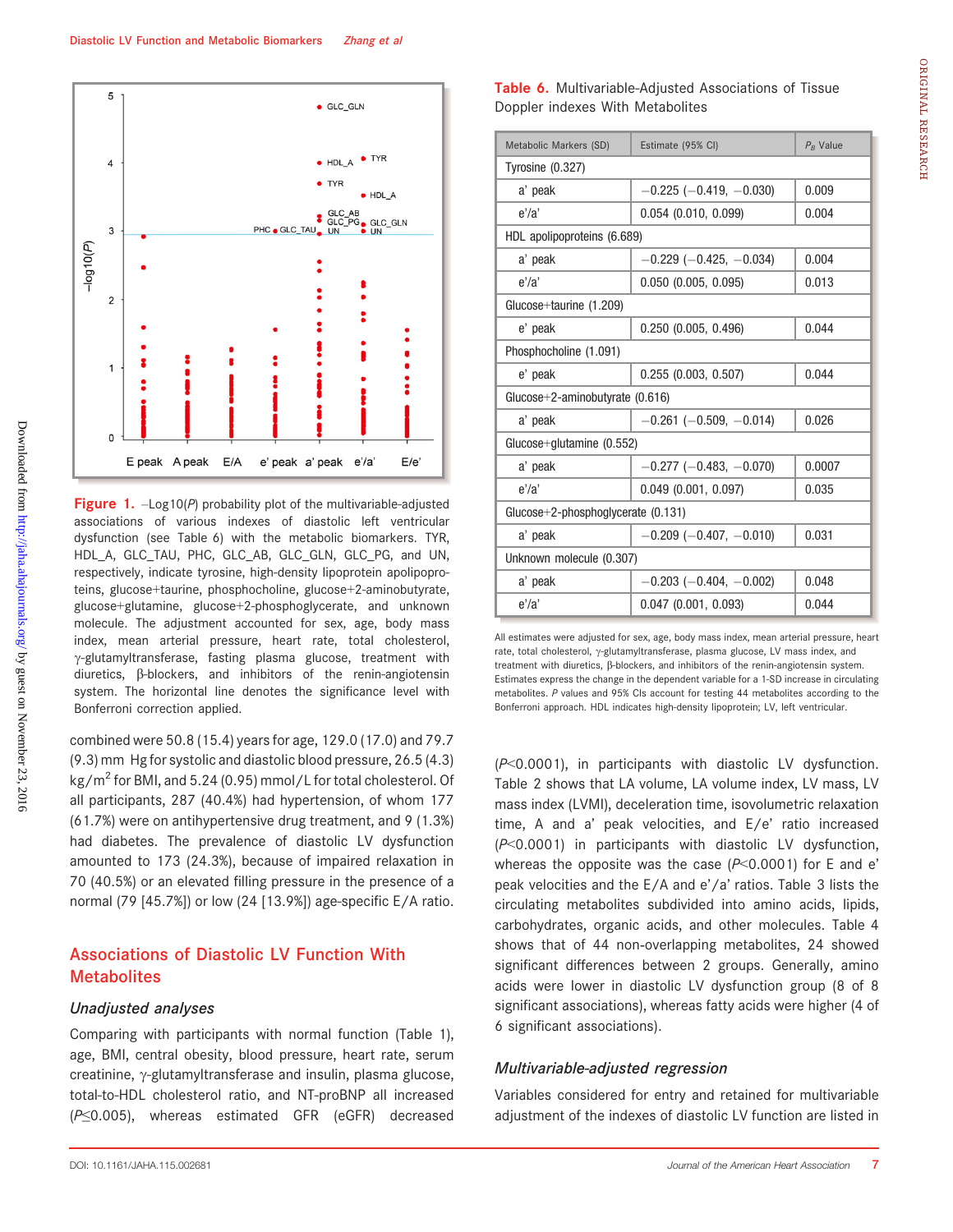Table 7. Factor Loadings of the Metabolic Biomarkers in Analyses Contrasting Normal With Diastolic LV Dysfunction

| Metabolic Biomarker                         | LF <sub>1</sub> | LF <sub>2</sub> | LF <sub>3</sub> |  |  |  |
|---------------------------------------------|-----------------|-----------------|-----------------|--|--|--|
| Amino acids                                 |                 |                 |                 |  |  |  |
| 2-Aminobutyrate                             | $-0.25$         | 0.13            | $-0.10$         |  |  |  |
| 4-Aminobutyrate                             | $-0.23$         | 0.16            | $-0.14$         |  |  |  |
| Alanine                                     | $-0.26$         | 0.04            | $-0.03$         |  |  |  |
| Aspartate                                   | $-0.02$         | 0.15            | $-0.27$         |  |  |  |
| Glutamate                                   | $-0.13$         | 0.15            | $-0.26$         |  |  |  |
| Glycine                                     | $-0.07$         | 0.23            | $-0.01$         |  |  |  |
| Glutamine                                   | $-0.13$         | 0.16            | $-0.27$         |  |  |  |
| Isoleucine                                  | $-0.11$         | $-0.11$         | 0.12            |  |  |  |
| Leucine                                     | $-0.24$         | 0.13            | $-0.12$         |  |  |  |
| Phenylalanine                               | $-0.01$         | 0.16            | $-0.26$         |  |  |  |
| <b>Threonine</b>                            | $-0.08$         | 0.26            | 0.02            |  |  |  |
| Tyrosine                                    | $-0.15$         | 0.06            | $-0.05$         |  |  |  |
| Valine                                      | $-0.18$         | $-0.13$         | 0.13            |  |  |  |
| Lipids                                      |                 |                 |                 |  |  |  |
| Fatty acid with $\alpha$ -CH2               | 0.21            | 0.01            | $-0.21$         |  |  |  |
| Fatty acid with (-CH2-)n                    | 0.12            | $-0.21$         | 0.14            |  |  |  |
| Fatty acid with $=$ CH-CH2-CH2 $=$ +citrate | 0.01            | 0.14            | $-0.23$         |  |  |  |
| Fatty acid with -CH3                        | $-0.03$         | $-0.19$         | 0.24            |  |  |  |
| Fatty acid with $=$ CH-CH2-CH2-             | 0.05            | $-0.18$         | 0.10            |  |  |  |
| Fatty acid with -CH=CH                      | 0.24            | $-0.07$         | $-0.07$         |  |  |  |
| HDL apolipoproteins                         | $-0.15$         | 0.08            | $-0.08$         |  |  |  |
| Cholesterol                                 | $-0.08$         | $-0.12$         | 0.27            |  |  |  |
| Valerate                                    | 0.31            | $-0.10$         | $-0.05$         |  |  |  |
| Fatty acid with $\beta$ -CH2                | 0.05            | $-0.02$         | $-0.22$         |  |  |  |
| 3-Hydroxybutyrate                           | $-0.01$         | $-0.13$         | 0.25            |  |  |  |
| Carbohydrates                               |                 |                 |                 |  |  |  |
| $\alpha$ -glucose                           | 0.11            | 0.07            | 0.05            |  |  |  |
| Glucose+taurine                             | $-0.06$         | 0.05            | $-0.07$         |  |  |  |
| Glucose                                     | $-0.04$         | 0.26            | $-0.02$         |  |  |  |
| Glycoprotein                                | 0.19            | 0.09            | $-0.04$         |  |  |  |
| Organic acids                               |                 |                 |                 |  |  |  |
| Acetate                                     | $-0.25$         | 0.08            | 0.06            |  |  |  |
| 4-Hydroxybutyrate                           | $-0.25$         | 0.10            | -0.13           |  |  |  |
| Lactate                                     | 0.28            | $-0.03$         | $-0.12$         |  |  |  |
| 2-Oxobutyrate                               | 0.13            | 0.08            | $-0.23$         |  |  |  |
| Other metabolites                           |                 |                 |                 |  |  |  |
| Creatinine                                  | 0.01            | 0.15            | $-0.24$         |  |  |  |
| Choline                                     | $-0.06$         | 0.03            | 0.04            |  |  |  |
| Ethanolamine                                | $-0.10$         | 0.16            | $-0.08$         |  |  |  |
| Trimethylamine                              | $-0.01$         | 0.14            | $-0.18$         |  |  |  |
|                                             |                 |                 |                 |  |  |  |

Continued

| Metabolic Biomarker          | IF1     | IF2     | LF <sub>3</sub> |
|------------------------------|---------|---------|-----------------|
| Glycerol                     | $-0.09$ | 0.16    | $-0.04$         |
| Fthanol                      | $-0.14$ | 0.14    | 0.12            |
| Creatine+creatine-phosphate  | $-0.15$ | 0.21    | $-0.14$         |
| Phosphocholine               | $-0.14$ | $-0.08$ | $-0.01$         |
| Glucose+2-aminobutyrate      | $-0.03$ | 0.23    | 0.12            |
| Glucose+glutamine            | $-0.10$ | 0.28    | 0.02            |
| $Glucose+2-phosphoqlycerate$ | $-0.13$ | 0.24    | 0.09            |
| Unknown molecule             | $-0.14$ | 0.22    | 0.06            |

The study population was dichotomized in 538 participants with normal LV function and 173 with subclinical diastolic LV dysfunction. $4,5$  LF1, LF2, and LF3 refer to the first, second, and third latent factors derived by partial least square discriminant analysis of 44 metabolites. LV indicates left ventricular.

Table 5. We adjusted the associations of the indexes of diastolic LV function for sex, age, BMI, mean arterial pressure, heart rate, total cholesterol,  $\gamma$ -glutamyltransferase, plasma glucose, LVMI and treatment with diuretics,  $\beta$ -blockers, and inhibitors of the renin-angiotensin system and applied Bonferroni correction of the significance levels. Under these conditions, the transmitral blood flow Doppler indexes were not correlated with any circulating metabolite. There was a positive correlation of e' peak velocity with glucose+taurine and phosphocholine (Figure 1;  $P_B$ =0.044 for both). Significance was also preserved (Figure 1) for the negative correlations of a' peak velocity with tyrosine, HDL apolipoproteins, glucose+2-aminobutyrate, glucose+glutamine, glucose+2 phosphoglycerate, and an unknown molecule  $(P_B \le 0.048)$ and the positive correlations of e'/a' with tyrosine, HDL apolipoproteins, glucose+glutamine, and an unknown molecule ( $P_B \le 0.044$ ). Table 6 lists quantitative estimates for the association sizes expressing the differences in the diastolic LV function indexes per 1-SD increment in the circulating metabolites with 95% CIs rescaled to the Bonferroni significance level. The results reported in Figure 1 and Table 6 remained consistent, if models were additionally adjusted for insulin or if glucose was replaced by the HOMA index.<sup>20</sup> However, additional adjustment for HDL cholesterol or replacing total cholesterol by the total-to-HDL cholesterol ratio removed the significance of the associations of e' peak velocity with glucose+taurine and phosphocholine.

## Partial Least Square Discriminant Analysis

We dichotomized the study population in 538 participants with normal LV function and in 173 with subclinical diastolic LV dysfunction.<sup>4,5</sup> The PLS-DA procedure identified 3 latent factors accounting for 19.5%, 21.3%, and 13.6% of the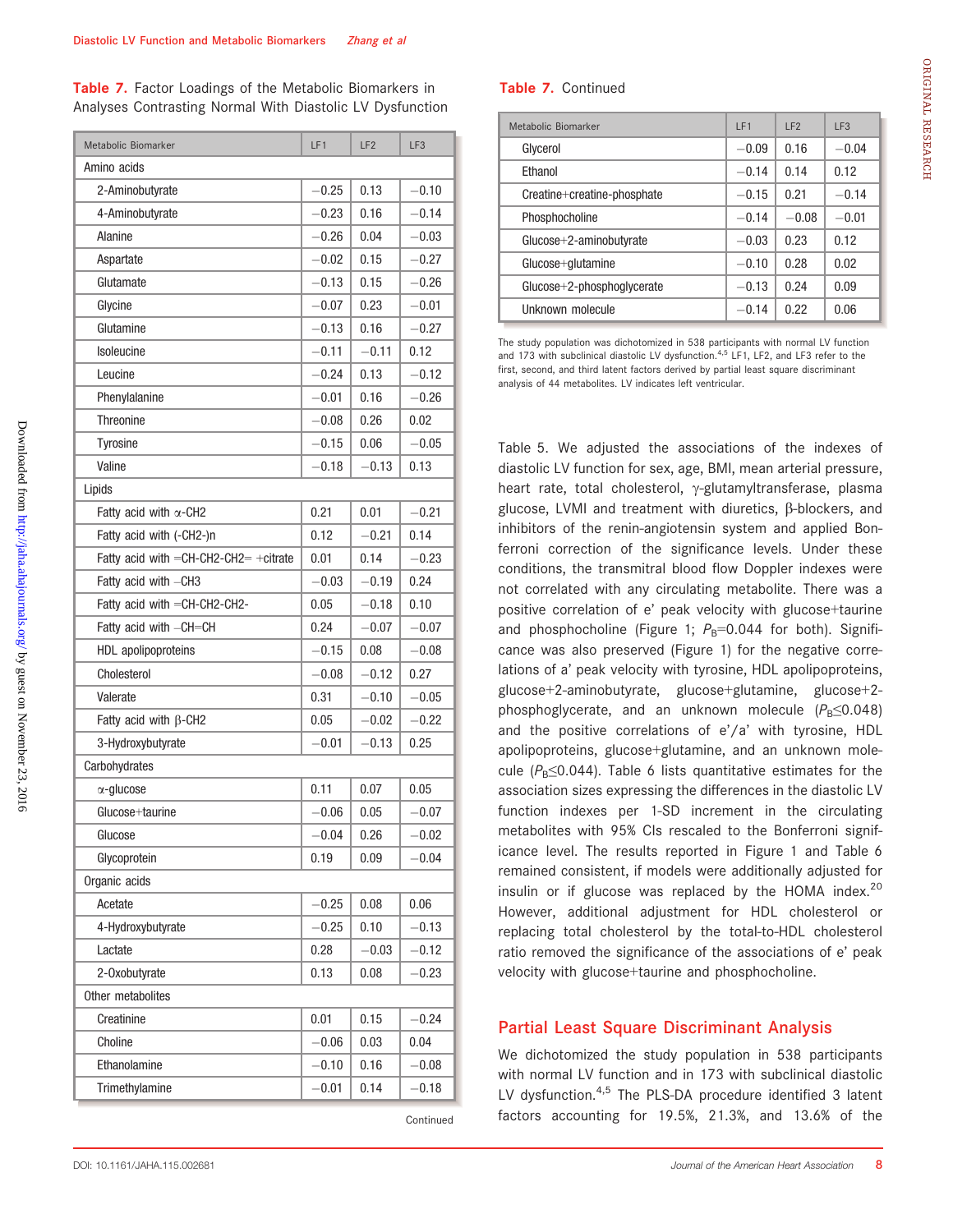|                          |  |  | Table 8. VIP Scores in Analyses Contrasting Normal With |  |
|--------------------------|--|--|---------------------------------------------------------|--|
| Diastolic LV Dysfunction |  |  |                                                         |  |

| Metabolomic Biomarker         | <b>VIP Score</b> |
|-------------------------------|------------------|
| Lactate                       | 1.433            |
| 4-Aminobutyrate               | 1.411            |
| Glycoprotein                  | 1.403            |
| Valerate                      | 1.398            |
| Creatinine                    | 1.271            |
| 4-Hydroxybutyrate             | 1.269            |
| <b>Alanine</b>                | 1.267            |
| Valine                        | 1.247            |
| Glucose+glutamine             | 1.201            |
| Glucose                       | 1.187            |
| Glucose+2-aminobutyrate       | 1.185            |
| $Glucose+2-phosphoglycerate$  | 1.172            |
| Acetate                       | 1.143            |
| Phosphocholine                | 1.142            |
| <b>Threonine</b>              | 1.126            |
| 2-Aminobutyrate               | 1.112            |
| Leucine                       | 1.112            |
| Fatty acid with -CH=CH        | 1.106            |
| 2-Oxobutyrate                 | 1.027            |
| Fatty acid with $\alpha$ -CH2 | 1.024            |
| Creatine+creatine-phosphate   | 1.024            |
| $\alpha$ -Glucose             | 1.007            |

Variable Importance in Projection (VIP) scores estimate the importance of each variable in the projection used in a partial least square (PLS) model and is often used for variable selection. A variable with a VIP score greater than 1 can be considered important in a given model. LV indicates left ventricular.

variance in the metabolites and 54.4% in total. Table 7 presents the factor loadings of the circulating metabolites on LF1, LF2, and LF3. As listed in Table 8, metabolites with a VIP score greater than 1 included phosphocholine (1.142), glucose+2-aminobutyrate (1.185), glucose+glutamine (1.201), and glucose+2-phosphoglycerate (1.172), but not tyrosine (0.808), HDL apolipoproteins (0.806), glucose+taurine (0.265), and unknown molecule (0.733). Figure 2 shows the V-plot for the PLS-DA-derived VIP scores versus the centered and rescaled correlation coefficients. The dependent variable in this analysis was diastolic LV dysfunction. The metabolites associated with normal diastolic LV function (left side of the V-plot in Figure 2) included, among others, glucose+glutamine, glucose+2-aminobutyrate, and glucose+2-phosphoglycerate. Metabolites siding with abnormal diastolic LV function (right side of the V-plot in Figure 2) encompassed 4-aminobutyrate, 4-hydroxybutyrate, creatinine, and phosphocholine.



Figure 2. After dichotomizing the study population in 538 participants with normal LV function and 173 with subclinical diastolic LV dysfunction, V-plots were generated for the PLS-DAderived VIP scores versus the centered and rescaled correlation coefficients. Spots indicating metabolites with a VIP score higher than 1.1 were labeled. Spots associated with normal diastolic LV function (left), ordered by descending VIP score include lactate (LAC), glycoprotein (GLP), valerate (VAC), alanine (ALA), glucose+glutamine (GLC-GLN), glucose (GLC), glucose+2-aminobutyrate (GLC-AB), glucose+2-phosphoglycerate (GLC-PG), acetate (ACT), threonine (THR), and fatty acid with –CH=CH (FAU2). Spots associated with diastolic LV dysfunction (right), ordered by ascending VIP score, include leucine (LEU), 2-aminobutyrate (AB2), phosphocholine (PHC), valine (VAL), 4-hydroxybutyrate (GHB), creatinine (CRT), and 4-aminobutyrate (AB4). LV indicates left ventricular; PLS-DA, partial least square discriminant analysis; VIP, Variable Importance in Projection.

## Receiver Operating Curves

Measurement of NT-proBNP in plasma is currently the standard in diagnosing LV dysfunction and monitoring its treatment. Figure 3 shows that combining the 3 latent factors identified by PLS-DA to NT-proBNP increased (P<0.0001) the AUC from 0.64 (95% CI, 0.58–0.68) to 0.73 (0.68–0.78).

## **Discussion**

In the current study, we applied 2 different methods to investigate association of diastolic LV function with circulating metabolites. In multivariable-adjusted regression models with Bonferroni correction of significance levels applied, a' was inversely and e'/a' was positively correlated with circulating tyrosine, HDL apolipoproteins, glucose+glutamine, and an unknown molecule, whereas a' was also inversely associated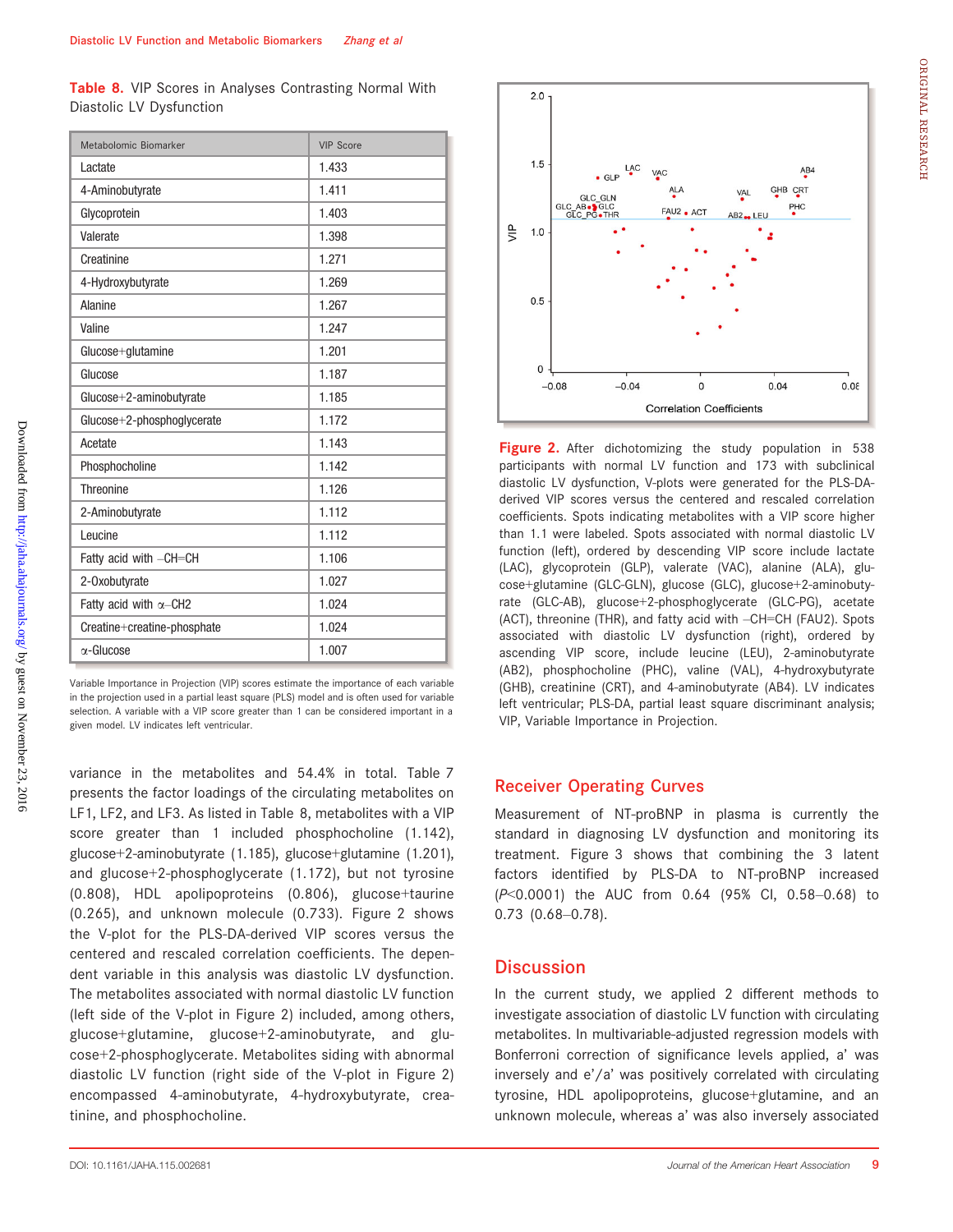

Figure 3. Receiver operating characteristic (ROC) curves for discriminating between normal and abnormal diastolic LV function using NT-proBNP (red line) or NT-proBNP plus 3 latent factors identified by PLS-DA (green line). Combining the 3 latent factors with NT-proBNP increased (P<0.0001) the AUC from 0.64 to 0.73. AUC indicates area under the curve; LV, left ventricular; NT-proBNP, N-terminal of the prohormone brain natriuretic peptide; PLS-DA, partial least square discriminant analysis.

with glucose+2-aminobutyrate and glucose+2-phosphoglycerate (Table 6). In PLS-DA, metabolites associated with normal diastolic LV function included glucose+glutamine, glucose+2 aminobutyrate, and glucose+2-phosphoglycerate, whereas those siding with abnormal function encompassed 4-aminobutyrate, 4-hydroxybutyrate, creatinine, and phosphocholine (Figure 2).

In multivariable-adjusted regression analyses (Table 6), the early diastolic e' peak was positively associated with glucose+taurine and with phosphocholine. The late diastolic a' peak velocity, either as single measurement or as denominator in the e'/a' ratio, was the other trait associated with the circulating metabolites. Impaired relaxation, as reflected by the early diastolic e' peak velocity, is usually the first step in the progression toward diastolic LV dysfunction, but it is also part of the normal aging process. $4,5$ Stiffening of the LV occurs later and requires a greater contribution of the atrial contraction to late diastolic LV filling. This might explain why, in multiple linear regression, fewer metabolites were associated with e' than a'. This interpretation is also in keeping with the observation that in our study population, in contrast to hospitalized patients with end-stage HF, only 11 participants, all with high LV filling pressure, had an e'/a' ratio higher than unity.

Extruding calcium from cardiomyocytes during early diastole to facilitate cardiac relaxation and diastolic filling requires high

amounts of energy. $24$  Higher availability of energy substrate might improve LV relaxation and reduce the atrial contribution to LV filling. Glucose+2-phosphoglycerate and glucose+glutamine, 2 metabolic markers involved in the generation of energy, were associated with lower a' peak velocity (Figure 1 and Table 6) and better diastolic LV function (Figure 2). As shown in Figure 4, 2-phosphoglycerate is an intermediate metabolite in the cytosolic anaerobic glycolysis pathway, which converts 1 glucose molecule into 2 pyruvate moieties, with a net production of ATP.<sup>25</sup> This pathway also generates reduced NADH. Transferred to mitochondria, NADH links the citric acid cycle to oxidative phosphorylation, the major source of ATP. $25$ Oxygen being available, pyruvate produced by glycolysis is converted to acetyl-CoA (coenzyme A) and runs through the citric acid cycle, in which acetyl-CoA is completely oxidized generating ATP through oxidative phosphorylation. Glutamine is an alternative substrate (Figure 4) that, in the presence of glucose, can enter the citric acid cycle and generates energy by aerobic oxidation.<sup>26</sup>

The antioxidant, glutathione (GSH), is the main hepatic protection system against systemic oxidative stress.<sup>27</sup> When hepatic availability of cysteine is limited and GSH is depleted, 2-aminobutyrate enters an alternative pathway driven by the same enzymes leading to the synthesis of ophthalmate. $27,28$  In our current study, a performant diastolic function, as exemplified by lower a' peak in the multivariable-adjusted regression analysis (Table 6) or a VIP-to-correlation-coefficient spot associated with normal diastolic LV function (left side of the V-plot in Figure 2) was associated with a higher glucose+2 aminobutyrate signal. In multivariable-adjusted regression analyses (Table 6), the early diastolic e' peak correlated positively with glucose+taurine and the e'/a' ratio with HDL apolipoproteins, whereas the late diastolic a' peak was inversely related to tyrosine and HDL apolipoproteins. Protection against oxidative stress might underlie better diastolic LV function associated with these 2 markers reflecting amino acid (tyrosine) and lipid (HDL apolipoproteins) metabolism (Figure 4). Major sources of the amino acid, taurine, are hepatic biosynthesis from cysteine and dietary intake.<sup>29</sup> Although the underlying mechanisms require further elucidation, several studies suggest that taurine inhibits the generation of ROS. $^{29}$  Japanese studies, $^{30}$  confirmed by other  $i$ nvestigators, $31,32$  demonstrated that daily taurine administration to HF patients improved end-diastolic LV volume,  $31$  key symptoms, $30$  and exercise capacity. $32$  Tyrosine, a product of phenylalanine degradation, is a precursor of dopamine and melanin.<sup>33</sup> At the start of the pathway, phenylalanine upregulates expression and activity of guanosine-5'-triphosphate cyclohydrolase I, which is the first and rate-controlling enzyme for synthesis of tetrahydrobiopterin, an essential cofactor for nitric oxide (NO) synthase and NO synthesis.<sup>34</sup> Near the end of the tyrosine chain, dopamine and melanin reduce the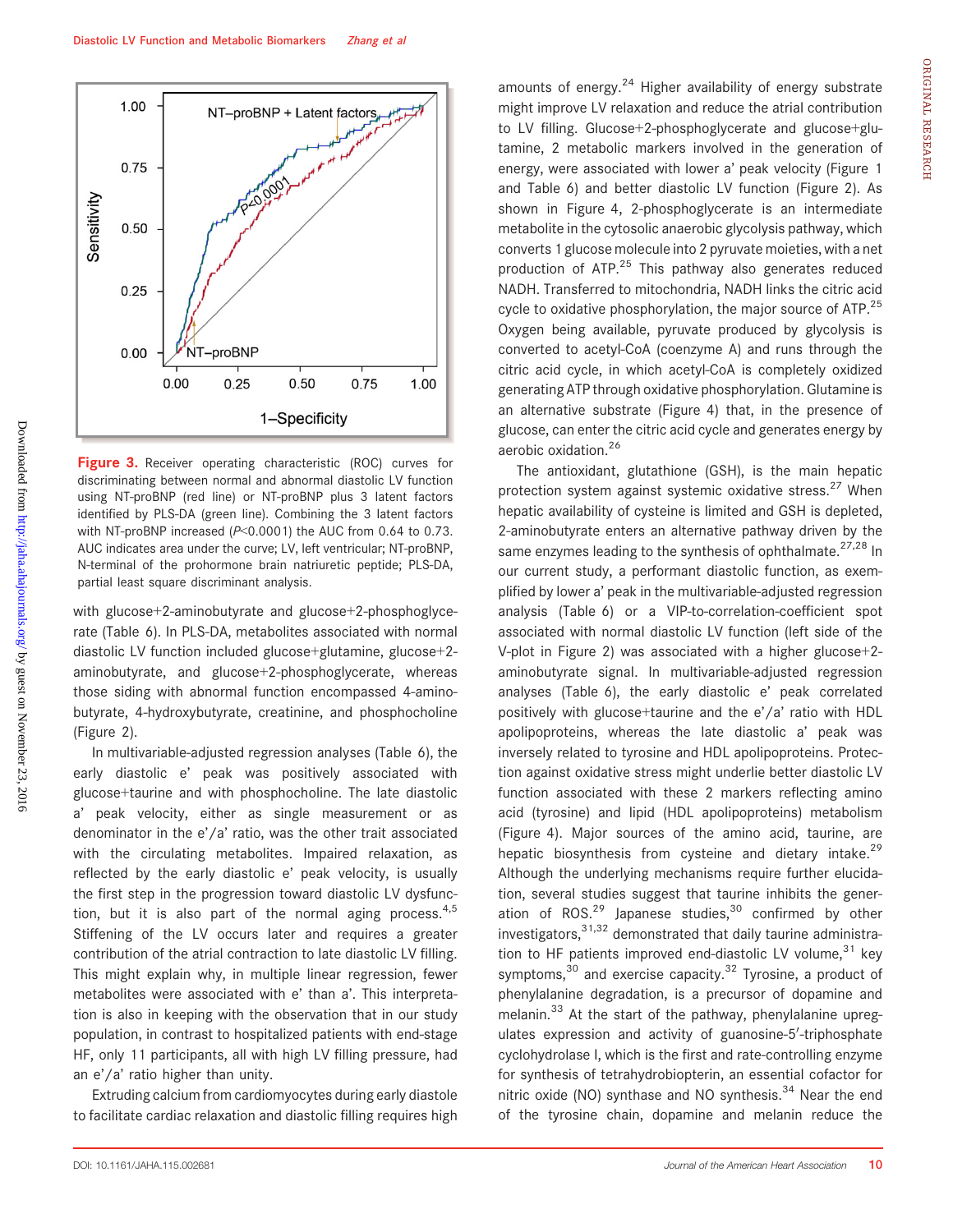synthesis of proinflammatory cytokines, including tumor necrosis factor alpha and interleukins 1b, 6, and 10, and induce production of anti-inflammatory mediators by leucocytes. $34$  Apolipoprotein (Apo) A1 and apoA2 are the major protein component of HDL lipoproteins and account for over two thirds of the protein content of HDL. Both HDL lipoproteins and HDL cholesterol possess anti-inflammatory and adhesive properties.<sup>35</sup> Adjustment for HDL cholesterol or the total-to-HDL cholesterol ratio in the multivariable-adjusted regression analysis did not remove the associations of a' and e'/a' with HDL apolipoproteins.

Phospholipid bilayers, in which phosphatidylcholine is the main constituent, maintain the structure and functionality of cellular membranes. Phosphocholine is an intermediate metabolite in the cytidine diphosphocholine pathway that synthesizes phosphatidylcholine from choline (Figure 4), an essential nutrient primarily provided by the diet. Carnitine is a chemical analog of choline and mediates the transport of longchain fatty acids into the mitochondrial matrix for betaoxidation and has proven antioxidant and -inflammatory activity. In contrast, choline deficiency is associated with increased oxidative stress.<sup>36</sup> Compared to controls, patients with diastolic HF have lower serum concentrations of phosphatidylcholines.<sup>37</sup> L-carnitine is a nutritional supplement

approved by regulatory agencies for use in cardiovascular and cardiac disease, including HF.<sup>38</sup> In multiple linear regression, e' increased with higher circulating phosphocholine, but in the PLS-DA, that relied on various Doppler velocities other than e', the VIP-to-correlation-coefficient spot (right side of the V-plot in Figure 2) was associated with diastolic LV dysfunction. Adjustment for HDL-cholesterol or the total-to-HDL cholesterol ratio weakened the positive association of e' with phosphocholine in the multivariable-adjusted regression analysis, perhaps because HDL-lipoproteins are acceptors in the efflux of phospholipids and free cholesterol from peripheral cells.<sup>35</sup>

Strong points of our study are the availability of Doppler indexes of early subclinical diastolic LV dysfunction, application of 2 different approaches in the statistical analysis, and the population-based character of our research. The epidemiological angle enhances the relevance of our findings over and beyond that of case-control studies involving selected HF patients who represent the end stage of a long pathogenetic process confounded by multiple comorbidities and polymedication. $11$  However, our present study must also be interpreted within the context of its limitations. First, our findings originate from a cross-sectional analysis and therefore reflect a snapshot of a long-lasting process in each individual participant. Moreover, the pathogenetic drivers leading to



**Figure 4.** Simplified representation of metabolic pathways potentially involved in diastolic LV dysfunction. Metabolites significantly associated with diastolic LV function are in red color. Depicted cycles are (A) glycolysis; (B) citric acid (Krebs) cycle; (C) biopterin cycle; (D) 5-methylthioadenosine/ methionine cycle; (E) transsulfuration (taurine); and (F) methylation (phosphatdylcholine). BH2 and BH4 indicate dihydrobiopterin and tetrahydrobiopterin, respectively; CoA, coenzyme A; LV, left ventricular.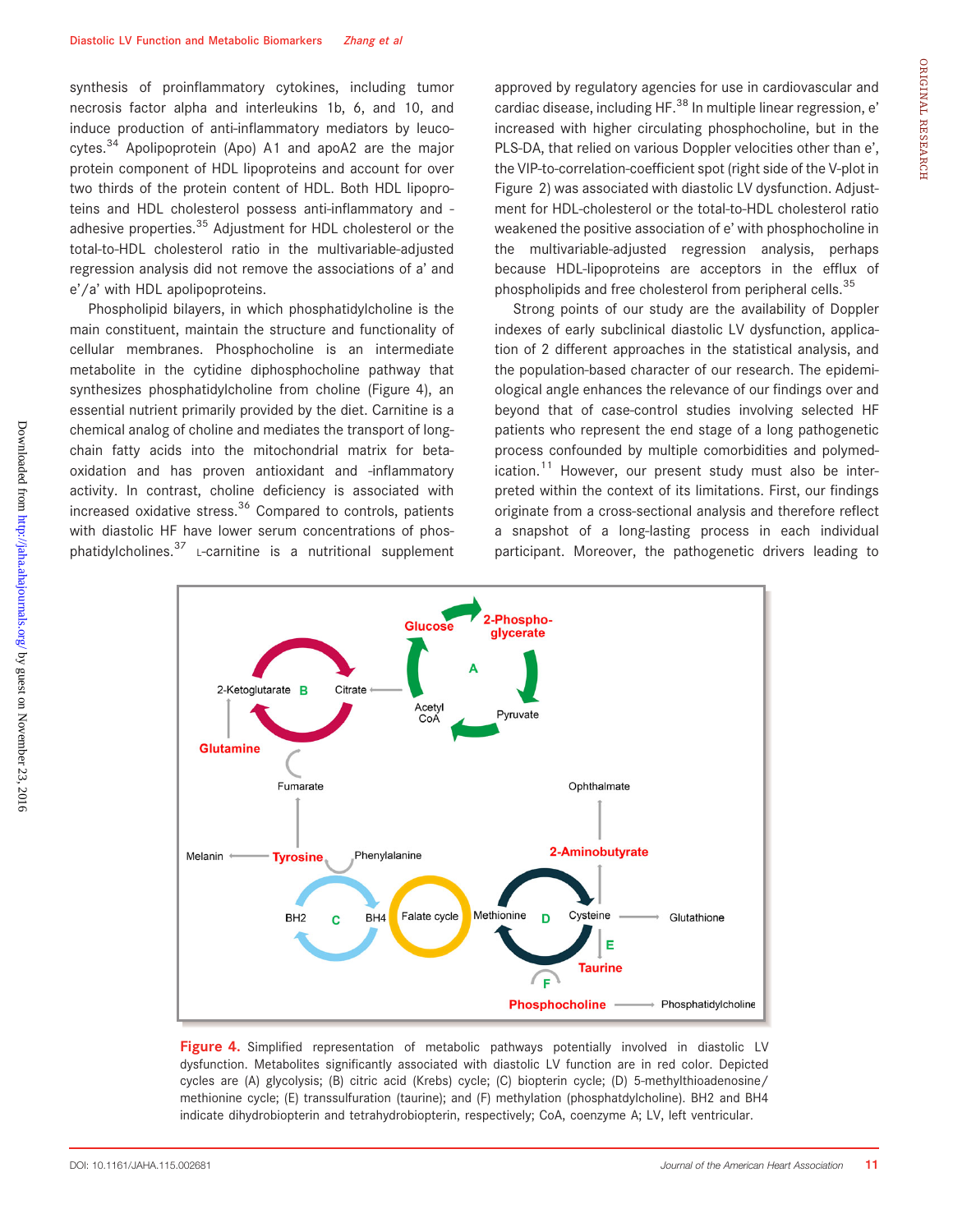diastolic LV dysfunction are multifaceted, each with different contributions among people at risk. Whether or not the metabolic markers can predict the course, over time, of diastolic LV dysfunction and associated cardiovascular complications remains to be proven in longitudinal studies. Second, keeping in mind the redundancy and bidirectionality in many metabolic pathways, $25$  studies like ours cannot determine whether levels of circulating metabolites vary because of changes in production or degradation or release into or clearance from the circulation, or because of a combination of these mechanisms. Third, epidemiological studies only demonstrate association. Our proposal of molecular pathways (Figure 4) linking diastolic LV dysfunction to the metabolic markers rests on our interpretation of the available literature. Fourth, our findings need replication in other cohorts and validation in molecular studies. Finally, NMR spectroscopy is fast and keeps samples separated from the instrument, but produces crowded spectra that cannot always be reliably deconvoluted to single metabolites.<sup>16</sup>

## **Conclusions**

In this first population study of its kind, we identified a profile of circulating metabolites, indicative of energy substrate utilization and protection against oxidative stress, associated with diastolic LV function. In ROC curve analyses, adding the LFs to NT-proBNP increased the AUC. Given the current state of this newly emerging field of research, we believe that, in the near future, the principal application of metabolic markers might lie in the characterization of biochemical pathways leading to diastolic LV dysfunction rather than in diagnosing this condition. One line of research that we are currently pursuing in this respect is linking the metabolic profiles to markers of mitochondrial function.<sup>39</sup> Deeper insights in the pathogenetic mechanisms causing diastolic HF will potentially identify new targets for prevention and treatment at a subclinical and still reversible stage.

## Acknowledgments

Thibault Petit, MD, Yu-Mei Gu, MD, Judita Knez, MD, Nicholas Cauwenberghs, MSc, collected data at the field center of the Flemish Study on Environment, Genes and Health Outcomes (Eksel, Belgium) and Azusa Hara, PhD helped with database construction and end point validation at the Studies Coordinating Centre, Leuven, Belgium. The authors gratefully acknowledge the clerical assistance of R. Wolfs and the technical support of L. Custers, M.J. Jehoul, D. Thijs and H. Truyens in data collection.

## Sources of Funding

The European Union (grants HEALTH-2011.2.4.2-2-EU-MAS-CARA, HEALTH-F7-305507 HOMAGE, and the European Research Council Advanced Researcher Grant-2011-294713- EPLORE) gave support to the Studies Coordinating Centre (Leuven, Belgium). The Fonds voor Wetenschappelijk Onderzoek Vlaanderen, Ministry of the Flemish Community (Brussels, Belgium; G.0881.13, G.0880.13, and 11Z0916N) also supported the FLEMENGHO study.

## **Disclosures**

None.

#### References

- 1. Paulus WJ, Tschöpe C, Sanderson JE, Rusconi C, Flachskampf FA, Rademakers FE, Marino P, Smiseth OA, De Keulenaer G, Leite-Moreira AF, Borbely A, Edes I, Handoko ML, Heymans S, Pezzali N, Pieske B, Dickstein K, Fraser AG, Brutsaert DL. How to diagnose heart failure: a consensus statement on the diagnosis of heart failure with normal left ventricular ejection fraction by the Heart Failure and Echocardiography Associations of the European Society of Cardiology. Eur Heart J. 2007;28:2539–2550.
- 2. Go AS, Mozaffarian D, Roger VL, Benjamin EJ, Berry JD, Borden WB, Bravata DM, Dai S, Ford ES, Fox CS, Franco S, Fullerton HJ, Gillespie C, Hailpern SM, Heit JA, Howard VJ, Huffman MD, Kissela BM, Kittner SJ, Lackland DT, Lichtman JH, Lisabeth LD, Magid D, Marcus GM, Marelli A, Matchar DB, McGuire DK, Mohler ER, Moy CS, Mussolino ME, Nichol G, Paynter NP, Schreiner PJ, Sorlie PD, Stein J, Turan TN, Varani SS, Wong ND, Woo D, Turner MB; American Heart Association Statistics Committee and Stroke Statistics Subcommittee. Heart disease and stroke statistics—2013 update: a report from the American Heart Association. Circulation. 2013;121:e6–e245.
- 3. Borlaug BA, Paulus WJ. Heart failure with preserved ejection fraction: pathophysiology, diagnosis, and treatment. Eur Heart J. 2011;32:670-679.
- 4. Kuznetsova T, Herbots L, López B, Jin Y, Richart T, Thijs L, González A, Herregods MC, Fagard RH, Díez J, Staessen JA. Prevalence of left ventricular diastolic dysfunction in a general population. Circ Heart Fail. 2009;2:105-112.
- 5. Kloch-Badelek M, Kuznetsova T, Sakiewicz W, Tikhonoff V, Ryabikov A, Gonzalez A, Loster M, Thijs L, Jin Y, Malyutina S, Stolarz-Skrzypek K, Casiglia E, Diez J, Narkiewicz K, Kawecka-Jaszcz K, Staessen JA; on behalf of the European Project on Genes in Hypertension (EPOGH) Investigators. Prevalence of diastolic left ventricular dysfunction in European populations based on crossvalidated diagnostic thresholds. Cardiovasc Ultrasound. 2012;10:10.
- 6. Redfield MM, Jacobsen SJ, Burnett JC Jr, Mahoney DW, Bailey KR, Rodeheffer RJ. Burden of systolic and diastolic ventricular dysfunction in the community. Appreciating the scope of the heart failure epidemic. JAMA. 2003;289:194– 202.
- 7. Marrachelli VG, Monleon D, Rentero P, Mansego ML, Morales JM, Galan I, Segura R, Martinez F, Martin-Escudero JC, Briongos L, Marin P, Lliso G, Chaves FJ, Redon J. Genomic and metabolomic profile associated to microalbuminuria. PLoS One. 2014;9:e98227.
- 8. Cheng ML, Wang CH, Shiao MS, Liu MH, Huang YY, Huang CY, Mao CT, Lin JF, Ho HY, Yang NI. Metabolic disturbances identified in plasma are associated with outcomes in patients with heart failure: diagnostic and prognostic value of metabolomics. J Am Coll Cardiol. 2015;65:1509–1520.
- 9. Tenori L, Hu XY, Pantaleo P, Alterini B, Casttelli G, Olivotto L, Bertini I, Luchinat C, Gensini GF. Metabolomic fingerprint of heart failure in humans: a nuclear magnetic resonance spectroscopy analysis. Int J Cardiol. 2013;168:e113e115.
- 10. Kang SM, Park JC, Shin MJ, Lee H, Oh J, Ryu DH, Hwang GS, Chung JH. <sup>1</sup>H nuclear magnetic resonance based metabolic urinary profiling of patients with ischemic heart failure. Clin Biochem. 2011;44:293–299.
- 11. Wang TJ, Gupta DK. Metabolic profiles in heart failure. Looking for unique signatures in a heterogeneous syndrome. J Am Coll Cardiol. 2015;65:1521-<br>1524.
- 12. Zhang Z, Staessen JA, Thijs L, Gu Y, Liu Y, Jacobs L, Koeck T, Zürbig P, Mischak H, Kuznetsova T. Left ventricular diastolic dysfunction in relation to the urinary proteome: a proof-of-concept study in a general population. Int J Cardiol. 2014;176:158–165.
- 13. Liu YP, Gu YM, Thijs L, Knapen MHJ, Salvi E, Citterio L, Petit T, Delli Carpini S, Zhang Z, Jacobs L, Jin Y, Barlassina C, Manunta P, Kuznetsova T, Verhamme P, Struijker-Boudier HA, Cusi D, Vermeer C, Staessen JA. Inactive matrix Gla protein is causally related to adverse health outcomes: a Mendelian randomization study in a Flemish population. Hypertension. 2015;65:463–470.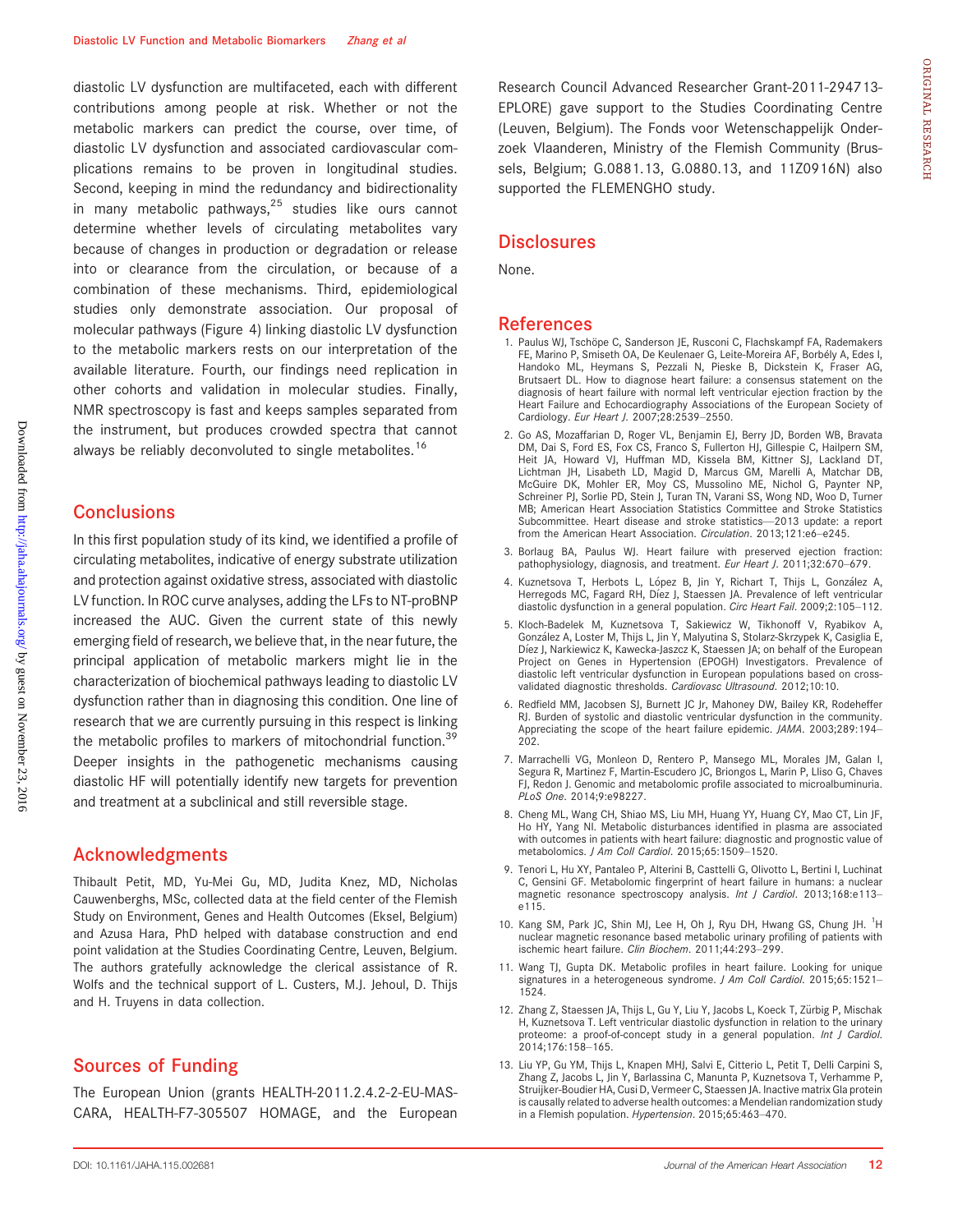- 14. Gottdiener JS, Bednarz J, Devereux R, Gardin J, Klein A, Manning WJ, Morehead A, Kitzman D, Oh J, Quinones M, Schiller NB, Stein JH, Weissman NJ. American Society of Echocardiography recommendations for use of echocardiography in clinical trials. A report from the American Society of Echocardiography's Guidelines and Standard Committee and the Task Force on Echocardiography in Clinical Trials. J Am Soc Echocardiogr. 2004;17:1086-1119.
- 15. Kuznetsova T, Codd V, Brouilette S, Thijs L, González A, Jin Y, Richart T, van der Harst P, Díez J, Staessen JA, Samani NJ. Association between left ventricular mass and telomere length in a population study. Am J Epidemiol. 2010;172:440–450.
- 16. Griffin JL, Atherton H, Shockcor J, Atzori L. Metabolomics as a tool for cardiac research. Nat Rev Cardiol. 2011;8:630–643.
- 17. Shah SH, Kraus WE, Newgard CB. Metabolomic profiling for the identification of novel biomarkers and mechanisms related to common cardiovascular diseases: form and function. Circulation. 2012;126:1110–1120.
- 18. Nicholson JK, Foxall PJ, Spraul M, Farrant RD, Lindon JC. 750 MHz 1H and 1H-13C NMR spectroscopy of human blood plasma. Anal Chem. 1995;67: 793–811.
- 19. O'Brien E, Asmar R, Beilin L, Imai Y, Mallion JM, Mancia G, Mengden T, Myers M, Padfield P, Palatini P, Parati G, Pickering T, Redón J, Staessen J, Stergiou G, Verdecchia P; on behalf of the European Society of Hypertension Working Group on Blood Pressure Monitoring. European Society of Hypertension recommendations for conventional, ambulatory and home blood pressure measurement. J Hypertens. 2003;21:821–848.
- 20. Matthews DR, Hosker JP, Rudenski AS, Naylor BA, Treacher DF, Turner RC. Homeostasis model assessment: insulin resistance and  $\beta$ -cell function from fasting glucose and insulin concentrations in man. Diabetologia. 1985;28:412-419.
- 21. Levey AS, Stevens LA, Schmid CH, Zhang Y, Castro AF III, Feldman HI, Kusek JW, Eggers P, Van Lente F, Greene T, Coresh J; for the CKD-EPI (Chronic Kidney Disease Epidemiology Collaboration). A new equation to estimate glomerular filtration rate. Ann Intern Med. 2009;150:604–612.
- 22. Expert Committee on the Diagnosis and Classification of Diabetes Mellitus. Report of the expert committee on the diagnosis and classification of diabetes mellitus. Diabetes Care. 2003;26(suppl 1):S5–S20.
- 23. Robin X, Turck N, Hainard A, Tiberti N, Lisacek F, Sanchez JC, Müller M. pROC: an open-source package for R and S+ to analyze and compare ROC curves. BMC Bioinformatics. 2011;12:77.
- 24. Brutsaert DL, Sys SU, Gillebert TC. Diastolic failure: pathyphysiology and treatment and therapeutic implication. J Am Coll Cardiol. 1993;22:318–325.
- 25. Czibik G, Steeples V, Yavari A, Ashrafian H. Citric acid cycle intermediates in cardioprotection. Circ Cardiovasc Genet. 2014;7:711-719.
- 26. Reitzer LJ, Wice BM, Kennell D. Evidence that glutamine, not sugar, is the major energy source for cultured HeLa cells. J Biol Chem. 1979;254:2669-2676.
- 27. Dello SA, Neis EP, de Jong MC, van Eijk HM, Kicken CH, Olde Damink SW, Dejong CH. Systematic review of ophthalmate as a novel biomarker of hepatic glutathione depletion. Clin Nutr. 2013;32:325–330.
- 28. Soga T, Baran R, Suematsu M, Ueno Y, Ikeda S, Sakurakawa T, Kakazu Y, Ishikawa T, Robert M, Nishioka T, Tomita M. Differential metabolomics reveals ophthalmic acid as an oxidative stress biomarker indicating hepatic glutathione consumption. J Biol Chem. 2006;281:16768–16776.
- 29. Ito T, Schaffer S, Azuma J. The effect of taurine on chronic heart failure: actions of taurine against catecholamine and angiotensin II. Amino Acids. 2014;46:111–119.
- 30. Azuma J, Sawamura A, Awata N, Ohta H, Hamaguchi T, Harada H, Takihara K, Hasegawa H, Yamagami T, Ishiyama T, Iwata H, Kishimoto S. Therapeutic effect of taurine in congestive heart failure: a double-blind crossover trial. Clin Cardiol. 1985;8:276–282.
- 31. Jeejeebhoy F, Keith M, Freeman M, Barr A, McCall M, Kurian R, Mazer D, Errett L. Nutritional supplementation with MyoVive repletes essential cardiac myocyte nutrients and reduces left ventricular size in patients with left ventricular dysfunction. Am Heart J. 2002;143:1092-1100.
- 32. Beyranvand MR, Khalafi MK, Roshan VD, Choobineh S, Parsa SA, Piranfar MA. Effect of taurine supplementation on exercise capacity of patients with heart failure. J Cardiol. 2011;57:333–337.
- 33. Li P, Yin YL, Li D, Kim SW, Wu G. Amino acids and immune function. Br J Nutr. 2007;98:237–252.
- 34. Shi W, Meininger CJ, Haynes TE, Hatakeyama K, Wu G. Regulation of tetrahydrobiopterin synthesis and bioavailability in endothelial cells. Cell Biochem Biophys. 2004;41:415–434.
- 35. Barter PJ, Nicholls S, Rye KA, Anantharamaiah GM, Navab M, Fogelman AM. Antiinflammatory properties of HDL. Circ Res. 2004;95:764–772.
- 36. Repetto MG, Ossani G, Monserrat AJ, Boveris A. Oxidative damage: the biochemical mechanism of cellular injury and necrosis in choline deficiency. Exp Mol Pathol. 2010;88:143–149.
- 37. Zordoky BN, Sung MM, Ezekowitz J, Mandal R, Han B, Bjorndahl TC, Bouatra S, Anderson T, Oudit GY, Wishart DS, Dyck JR, Alberta H. Metabolomic fingerprint of heart failure with preserved ejection fraction. PLoS One. 2015;10:e0124844.
- 38. Krim SR, Campbell P, Lavie CJ, Ventura H. Micronutrients in chronic heart failure. Curr Heart Fail Rep. 2013;10:46-53.
- 39. Knez J, Winckelmans E, Plusquin M, Thijs L, Cauwenberghs N, Gu Y, Staessen JA, Nawrot TS, Kuznetsova T. Correlates of peripheral blood mitochondrial DNA content in a general population. Am J Epidemiol. 2016;183:138–146.